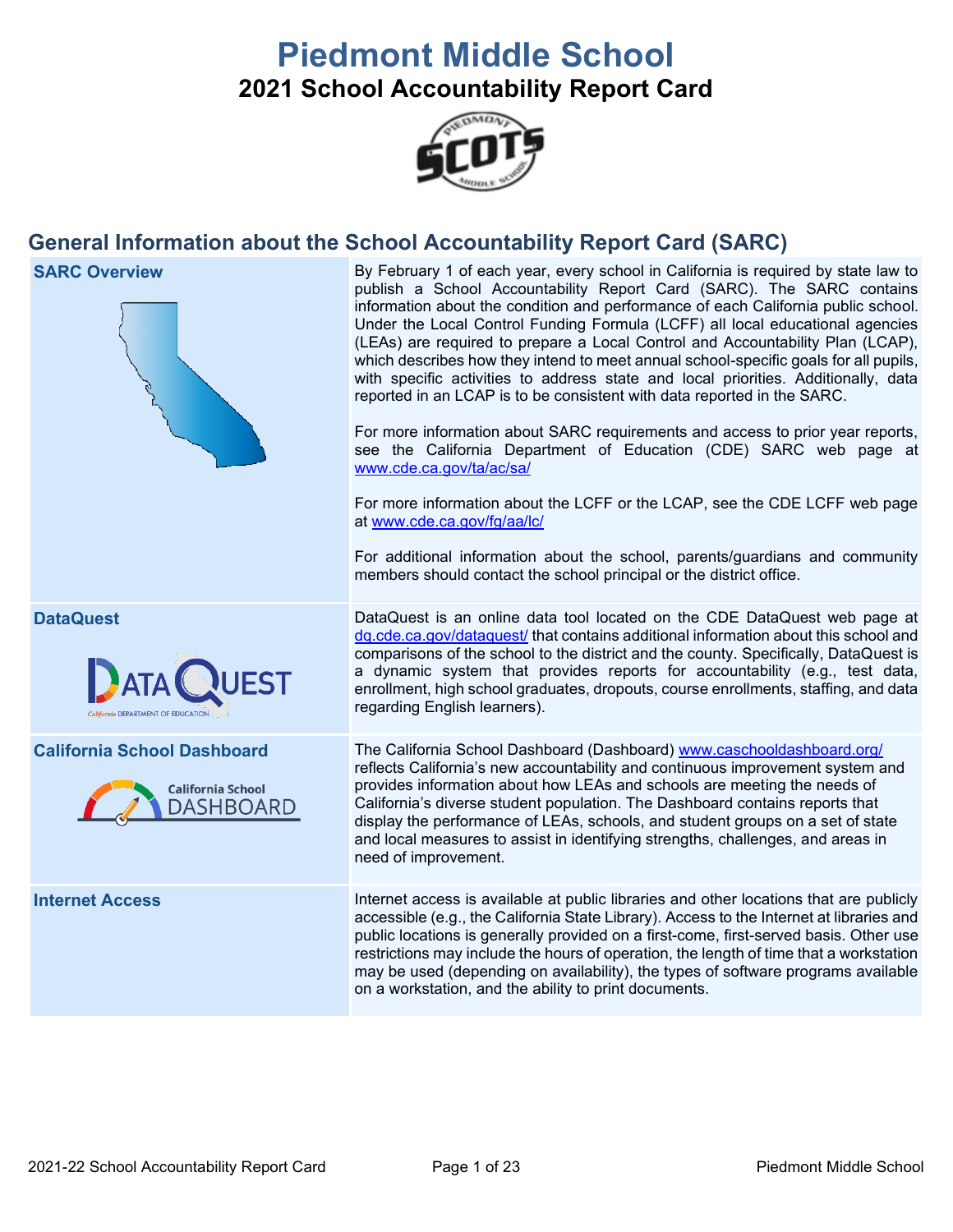## **2021-22 School Contact Information**

| <b>School Name</b>                               | <b>Piedmont Middle School</b>      |  |
|--------------------------------------------------|------------------------------------|--|
| <b>Street</b>                                    | 740 Magnolia Avenue                |  |
| City, State, Zip                                 | Piedmont, CA 94611                 |  |
| <b>Phone Number</b>                              | $(510) 594 - 2668$                 |  |
| <b>Principal</b>                                 | <b>Ryan Fletcher</b>               |  |
| <b>Email Address</b>                             | rfletcher@piedmont.k12.ca.us       |  |
| <b>School Website</b>                            | https://www.piedmont.k12.ca.us/pms |  |
| County-District-School (CDS) Code 01612756066492 |                                    |  |

| <b>2021-22 District Contact Information</b> |                                              |  |  |  |
|---------------------------------------------|----------------------------------------------|--|--|--|
| <b>District Name</b>                        | <b>Piedmont City Unified School District</b> |  |  |  |
| <b>Phone Number</b>                         | $(510) 594 - 2600$                           |  |  |  |
| Superintendent                              | <b>Randall Booker</b>                        |  |  |  |
| <b>Email Address</b>                        | rbooker@piedmont.k12.ca.us                   |  |  |  |
| <b>District Website Address</b>             | http://www.piedmont.k12.ca.us/               |  |  |  |

#### **2021-22 School Overview**

Piedmont Middle School first opened its doors to students in 1977 in Piedmont, a city of about 11,000 residents that is nestled in the hills above the San Francisco Bay Area. The only middle school in the Piedmont Unified School District, it has three feeder elementary schools and it itself feeds into Piedmont High School located on an adjoining campus. Piedmont Middle School is dedicated to providing students with a comprehensive educational program that includes a broad-based core and elective curriculum, an exemplary staff, and an environment that fosters respect and appreciates diversity.

Our goal at PMS is to maintain a collaborative, educational community in an environment of mutual trust and support of students, parents, teachers, support staff, and administrators. We believe:

- All students can learn.
- Students learn best in a safe, orderly, responsible, and inviting environment.
- Students should have equal access to educational opportunities.
- Parent involvement and support enhance the teaching and learning process.
- Education is the shared responsibility of the home, school, and community.

We are committed to providing a comprehensive and rigorous program that is student centered and that encourages students to communicate, to problem solve, and to think independently, creatively, and critically in applying academic and social skills.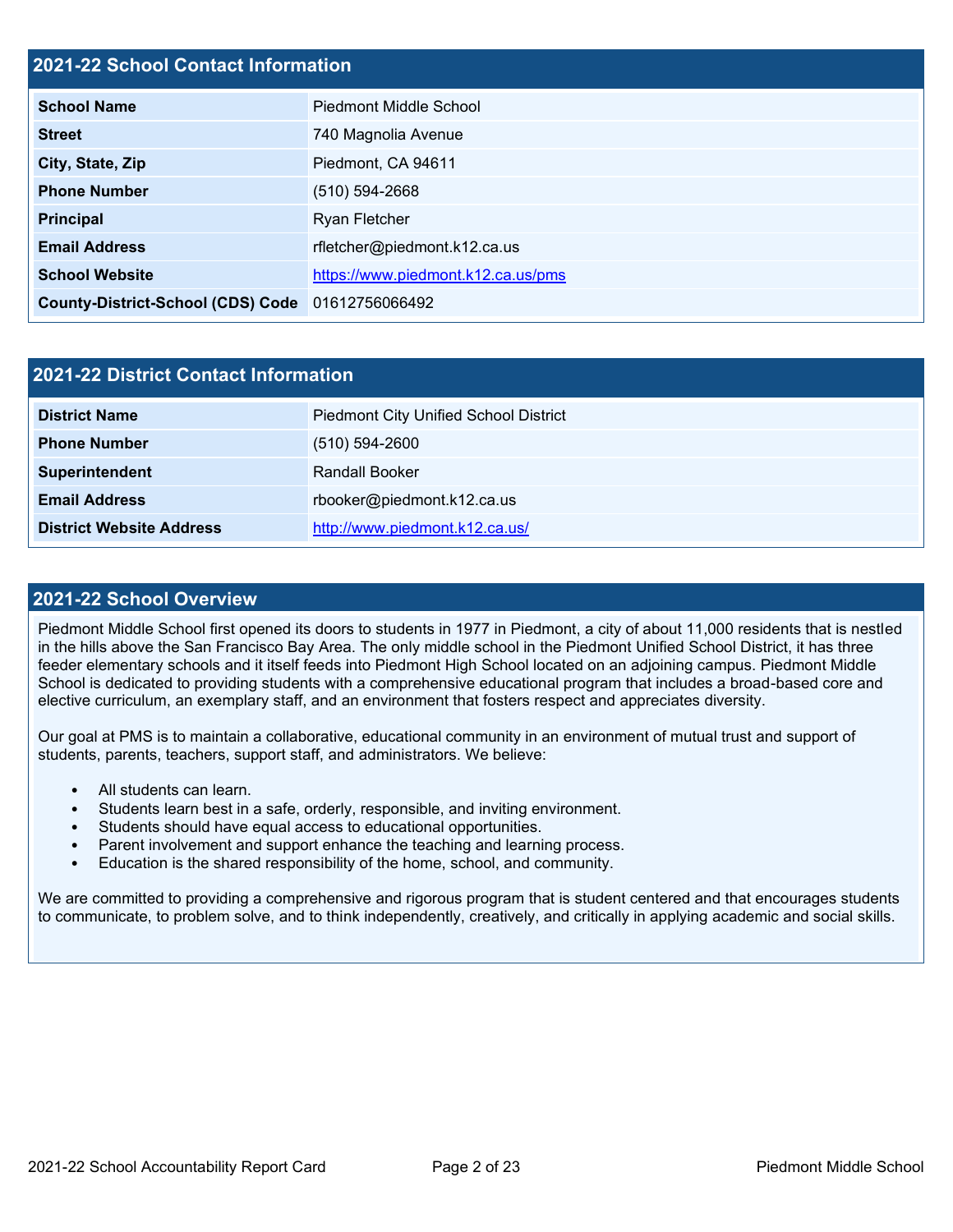## **About this School**

| 2020-21 Student Enrollment by Grade Level |                           |  |  |  |  |
|-------------------------------------------|---------------------------|--|--|--|--|
| <b>Grade Level</b>                        | <b>Number of Students</b> |  |  |  |  |
| Grade 6                                   | 164                       |  |  |  |  |
| <b>Grade 7</b>                            | 194                       |  |  |  |  |
| Grade 8                                   | 228                       |  |  |  |  |
| <b>Total Enrollment</b>                   | 586                       |  |  |  |  |

## **2020-21 Student Enrollment by Student Group**

| <b>Student Group</b>                   | <b>Percent of Total Enrollment</b> |
|----------------------------------------|------------------------------------|
| Asian                                  | 13.8                               |
| <b>Black or African American</b>       | 0.5                                |
| <b>Filipino</b>                        | 0.5                                |
| <b>Hispanic or Latino</b>              | 9.6                                |
| <b>Two or More Races</b>               | 18.6                               |
| <b>White</b>                           | 57                                 |
| <b>English Learners</b>                | 0.2                                |
| <b>Socioeconomically Disadvantaged</b> | 1.5                                |
| <b>Students with Disabilities</b>      | 11.6                               |

## **A. Conditions of Learning State Priority: Basic**

The SARC provides the following information relevant to the State priority: Basic (Priority 1):

- Degree to which teachers are appropriately assigned and fully credentialed in the subject area and for the pupils they are teaching;
- Pupils have access to standards-aligned instructional materials; and
- School facilities are maintained in good repair

Note: For more information refer to the Updated Teacher Equity Definitions web page at<https://www.cde.ca.gov/pd/ee/teacherequitydefinitions.asp>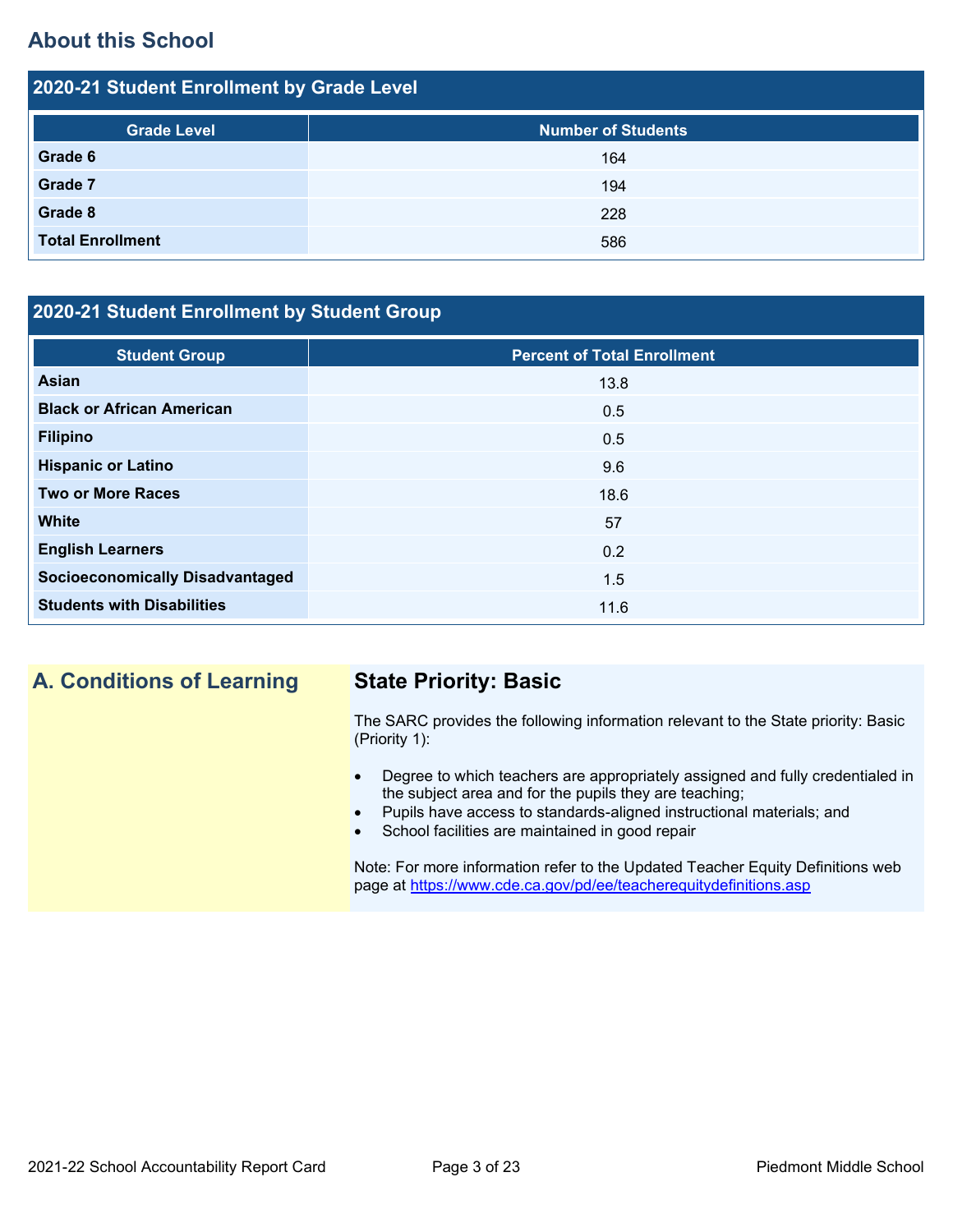| 2019-20 Teacher Preparation and Placement                                                       |         |  |  |
|-------------------------------------------------------------------------------------------------|---------|--|--|
| <b>Authorization/Assignment</b>                                                                 | 2019-20 |  |  |
| Fully (Preliminary or Clear) Credentialed for Subject and Student Placement (properly assigned) |         |  |  |
| <b>Intern Credential Holders Properly Assigned</b>                                              |         |  |  |
| Teachers Without Credentials and Misassignments ("ineffective" under ESSA)                      |         |  |  |
| Credentialed Teachers Assigned Out-of-Field ("out-of-field" under ESSA)                         |         |  |  |
| <b>Unknown</b>                                                                                  |         |  |  |
| <b>Total Teaching Positions</b>                                                                 |         |  |  |

Note: The data in this table is based on Full Time Equivalent (FTE) status. One FTE equals one staff member working full time; one FTE could also represent two staff members who each work 50 percent of full time. Additionally, an assignment is defined as a position that an educator is assigned to based on setting, subject, and grade level. An authorization is defined as the services that an educator is authorized to provide to students.

| 2019-20 Teachers Without Credentials and Misassignments (considered "ineffective" under ESSA) |         |  |  |
|-----------------------------------------------------------------------------------------------|---------|--|--|
| <b>Authorization/Assignment</b>                                                               | 2019-20 |  |  |
| <b>Permits and Waivers</b>                                                                    |         |  |  |
| <b>Misassignments</b>                                                                         |         |  |  |
| <b>Vacant Positions</b>                                                                       |         |  |  |
| <b>Total Teachers Without Credentials and Misassignments</b>                                  |         |  |  |

| <b>Indicator</b>                                              | 2019-20 |
|---------------------------------------------------------------|---------|
| <b>Credentialed Teachers Authorized on a Permit or Waiver</b> |         |
| <b>Local Assignment Options</b>                               |         |
| <b>Total Out-of-Field Teachers</b>                            |         |

| 2019-20 Class Assignments                                                                                                                           |         |
|-----------------------------------------------------------------------------------------------------------------------------------------------------|---------|
| <b>Indicator</b>                                                                                                                                    | 2019-20 |
| <b>Misassignments for English Learners</b><br>(a percentage of all the classes with English learners taught by teachers that are misassigned)       |         |
| No credential, permit or authorization to teach<br>(a percentage of all the classes taught by teachers with no record of an authorization to teach) |         |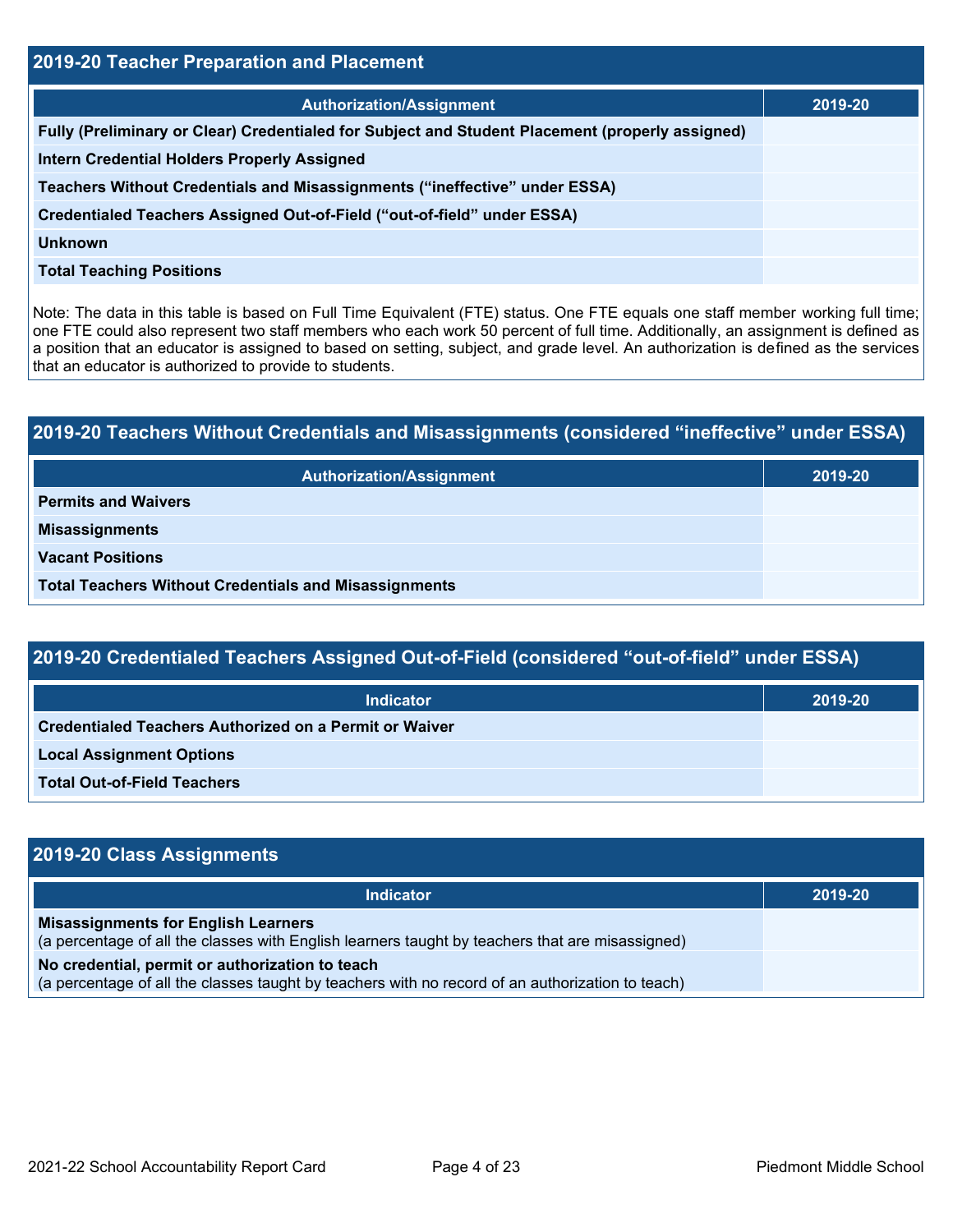## **2021-22 Quality, Currency, Availability of Textbooks and Other Instructional Materials**

Piedmont Unified School District sets a high priority upon ensuring that sufficient textbooks and instructional materials are available to support the school's instructional program. Piedmont Unified School district held a Public Hearing September 22, 2021 and determined that each school in the District has sufficient and good quality textbooks, instructional materials, and science lab equipment. All students, including English Learners, are given their own individual standard aligned textbooks in core subjects for use in the classroom and to take home. All textbooks and instructional materials used within the District are aligned with the California State Content Standards and Frameworks.

For 2021-2022, all textbooks and instructional materials at Piedmont Middle School were in adequate supply and fair to excellent condition. 100% of students in each core subject area possessed the necessary textbooks and instructional materials, including the deployment of Chromebooks for all students of access to online materials.

Piedmont School District follows the State Board of Education's recommended adoption cycle for core content materials. Teachers in the District have the opportunity to review the textbooks and provide feedback. Recommendations for final adoption are submitted to the Board of Education for approval.

#### **Year and month in which the data were collected September 2021** September 2021

| <b>Subject</b>                | Textbooks and Other Instructional Materials/year of<br><b>Adoption</b>                                                                                                                                                                                                                                                                                                                                                                                                                        | <b>From</b><br><b>Most</b><br><b>Recent</b><br><b>Adoption</b> | <b>Percent</b><br><b>Students</b><br><b>Lacking Own</b><br><b>Assigned</b><br><b>Copy</b> |
|-------------------------------|-----------------------------------------------------------------------------------------------------------------------------------------------------------------------------------------------------------------------------------------------------------------------------------------------------------------------------------------------------------------------------------------------------------------------------------------------------------------------------------------------|----------------------------------------------------------------|-------------------------------------------------------------------------------------------|
| <b>Reading/Language Arts</b>  | Teachers College Units of Study for Writing, authored by<br>Lucy Calkins and published by Heinemann (supplemental)                                                                                                                                                                                                                                                                                                                                                                            | Yes                                                            | 0                                                                                         |
| <b>Mathematics</b>            | Core Connections Series, CPM (College Preparatory<br>Mathematics) Educational Program; Grades 6-8, adopted<br>2016                                                                                                                                                                                                                                                                                                                                                                            | Yes                                                            | $\Omega$                                                                                  |
| <b>Science</b>                | Bring Science Alive! 6th Grade Integrated, TCI, grade 6<br>adopted 5/2020<br>Bring Science Alive! 7th Grade Integrated, TCI, grade 7<br>adopted 5/2020<br>Bring Science Alive! 8th Grade Integrated TCI, grade 8<br>adopted 5/2020<br>PUSD is using Amplify Science as supplemental materials to<br>teach the Next Generation Science Standard                                                                                                                                                | Yes                                                            | 0                                                                                         |
| <b>History-Social Science</b> | History Alive!, The Ancient World published by Teachers<br>Curriculum Institute - Grade 6, digital edition 2020<br>History Alive! The Medieval World, published by Teachers<br>Curriculum Institute - Grade 7; adopted in 2004, digital edition<br>2020<br>History Alive! The United States Through Industrialism<br>published by Teachers Curriculum Institute (Current Version)<br>digital edition 2020<br>The American Journey published by Glencoe/McGraw Hill -<br>Grade 8; adopted 2008 | Yes                                                            | $\Omega$                                                                                  |
| <b>Foreign Language</b>       | Huan Ying 1 (Mandarin A - 7th grade, Mandarin B-C 8th<br>grade)<br>Bien Dit 1, 2, 3 (French A - 7th grade, French B-C 8th grade)<br>Asi de dice! (Spanish A - 7th grade, Spanish B-C 8th grade)                                                                                                                                                                                                                                                                                               | Yes                                                            | $\Omega$                                                                                  |
| <b>Health</b>                 |                                                                                                                                                                                                                                                                                                                                                                                                                                                                                               |                                                                | 0                                                                                         |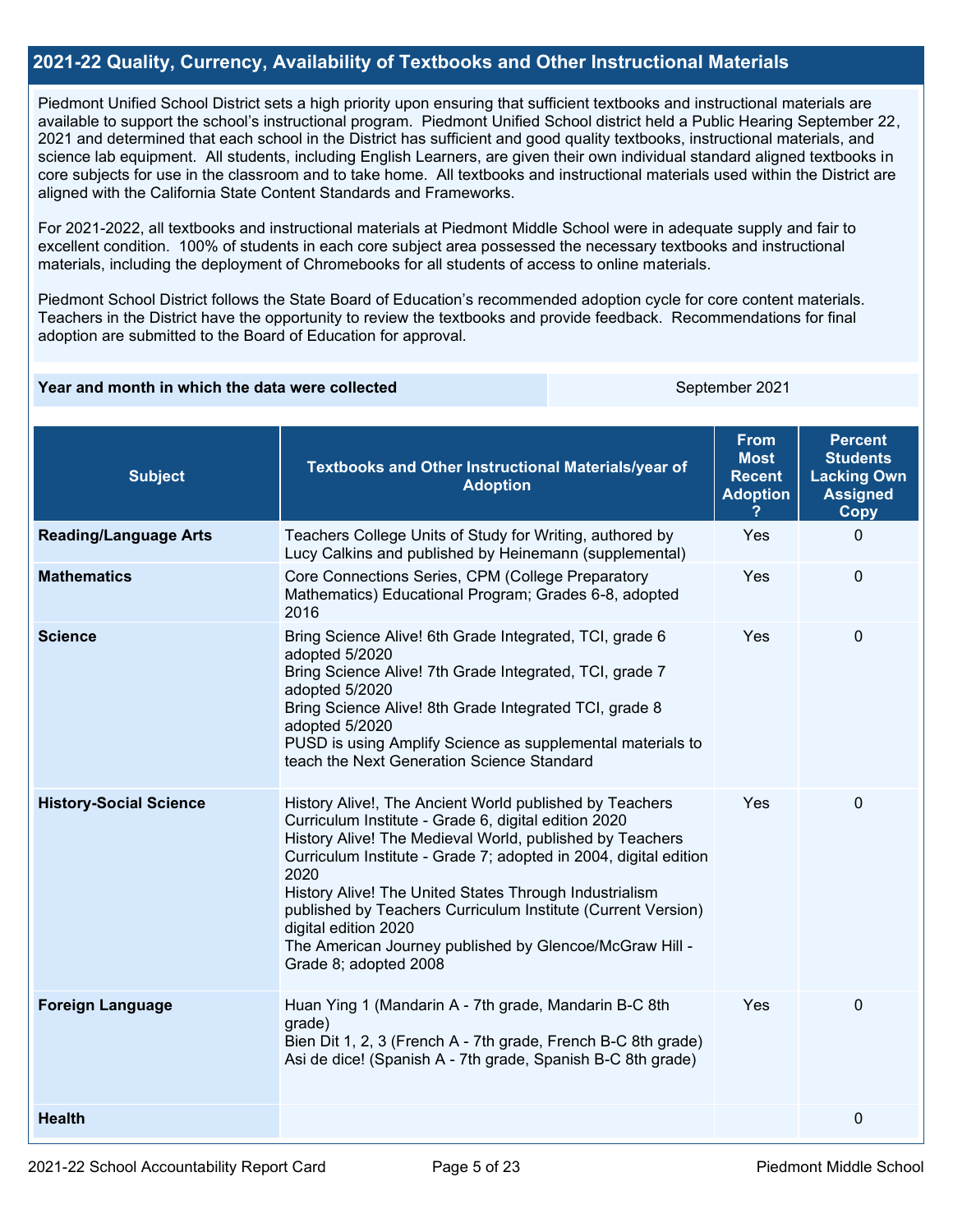| <b>Visual and Performing Arts</b>                      |                                                                                                                                                                                                                                                                                                                                                                                                                                                   |     | 0 |
|--------------------------------------------------------|---------------------------------------------------------------------------------------------------------------------------------------------------------------------------------------------------------------------------------------------------------------------------------------------------------------------------------------------------------------------------------------------------------------------------------------------------|-----|---|
| <b>Science Laboratory Equipment</b><br>$(grades 9-12)$ | Science Lab Equipment (6-8th) - All students at Piedmont<br>Middle School have access to a full science lab classroom<br>and an adequate supply of science laboratory equipment<br>within the science classroom. Science lab equipment<br>includes, but is not limited to: microscopes, ring stands,<br>clamps, support strings, utility clamps, test tubes holders, test<br>tube brushes, crucible tongs, flasks, beakers and Bunsen<br>Burners. | Yes | 0 |

## **School Facility Conditions and Planned Improvements**

Piedmont Middle School was largely untouched structurally as part of the District's Seismic Safety Bond Program, though modernization of the school's fire alarm and communications systems were completed and are now linked with Piedmont High School.

Recent upkeep on facilities has included sewer line work, improved restrooms and non-specific gender restroom facilities, wireless thermostats for the HVAC system and new carpet in several rooms.

HVAC and roofs are areas of needed maintenance. The school is rated overall "good" by the Facility Inspection Tool.

| Year and month of the most recent FIT report                                  |                     |              |                     | 12/07/2021                                                                                                                                                         |
|-------------------------------------------------------------------------------|---------------------|--------------|---------------------|--------------------------------------------------------------------------------------------------------------------------------------------------------------------|
| <b>System Inspected</b>                                                       | <b>Rate</b><br>Good | Rate<br>Fair | <b>Rate</b><br>Poor | <b>Repair Needed and Action Taken or Planned</b>                                                                                                                   |
| <b>Systems:</b><br>Gas Leaks, Mechanical/HVAC, Sewer                          |                     | $\times$     |                     | Classrooms are outfitted with Merv-13 air<br>filtration. Morrison Gym and Science building will<br>need HVAC condensing units and classroom fan<br>coils replaced. |
| Interior:<br><b>Interior Surfaces</b>                                         | X                   |              |                     |                                                                                                                                                                    |
| Cleanliness:<br>Overall Cleanliness, Pest/Vermin Infestation                  | $\sf X$             |              |                     |                                                                                                                                                                    |
| <b>Electrical</b>                                                             | $\sf X$             |              |                     |                                                                                                                                                                    |
| <b>Restrooms/Fountains:</b><br>Restrooms, Sinks/ Fountains                    | X                   |              |                     |                                                                                                                                                                    |
| Safety:<br>Fire Safety, Hazardous Materials                                   | $\times$            |              |                     |                                                                                                                                                                    |
| <b>Structural:</b><br><b>Structural Damage, Roofs</b>                         |                     | X            |                     | Morrison Gym and Science building will need<br>roof work.                                                                                                          |
| <b>External:</b><br>Playground/School Grounds, Windows/<br>Doors/Gates/Fences | X                   |              |                     |                                                                                                                                                                    |
|                                                                               |                     |              |                     |                                                                                                                                                                    |

| <b>Overall Facility Rate</b> |      |      |      |  |  |  |  |
|------------------------------|------|------|------|--|--|--|--|
| <b>Exemplary</b>             | Good | Fair | Poor |  |  |  |  |
|                              |      |      |      |  |  |  |  |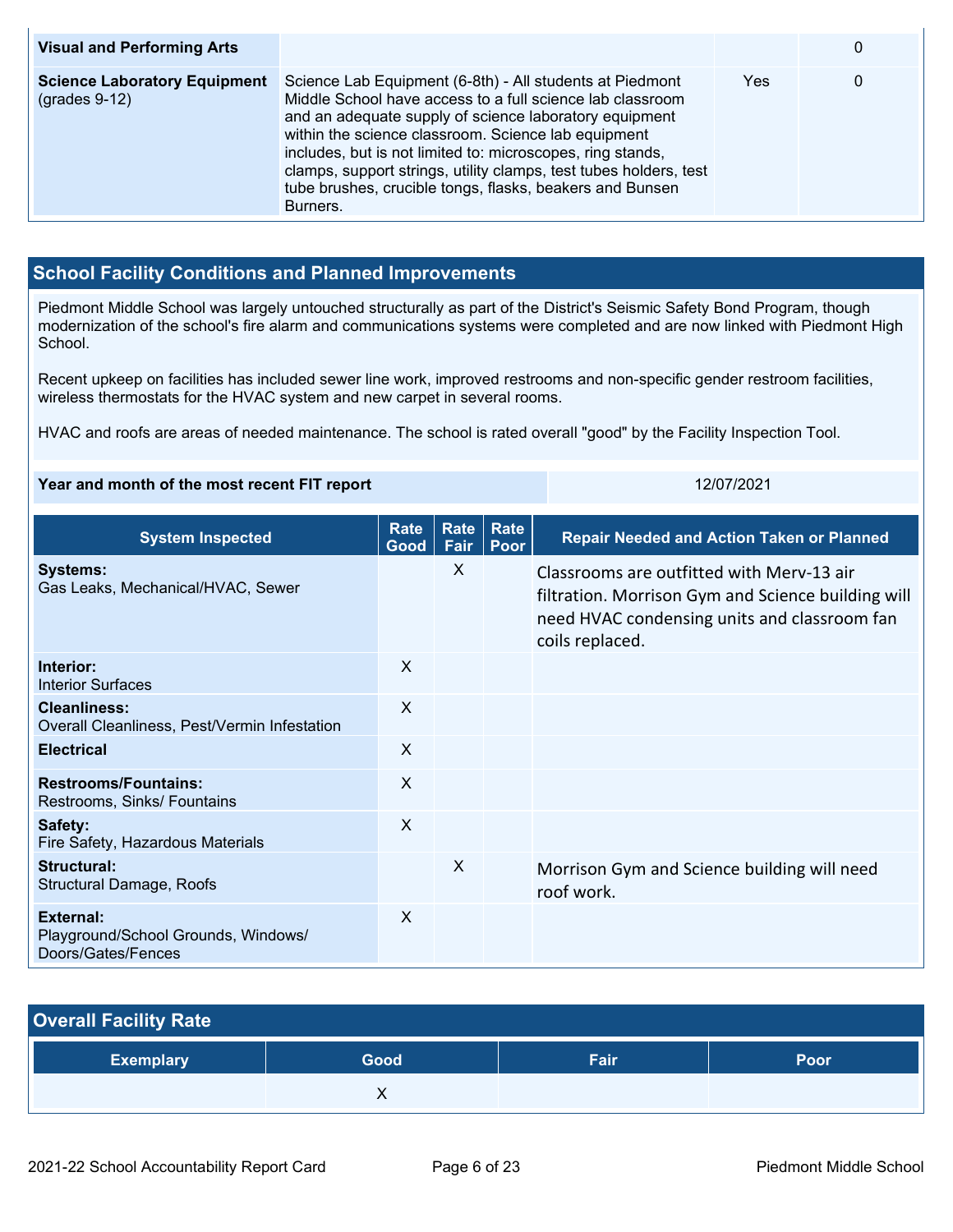## **B. Pupil Outcomes State Priority: Pupil Achievement**

The SARC provides the following information relevant to the State priority: Pupil Achievement (Priority 4):

#### **Statewide Assessments**

(i.e., California Assessment of Student Performance and Progress [CAASPP] System includes the Smarter Balanced Summative Assessments for students in the general education population and the California Alternate Assessments [CAAs] for English language arts/literacy [ELA] and mathematics given in grades three through eight and grade eleven. Only eligible students may participate in the administration of the CAAs. CAAs items are aligned with alternate achievement standards, which are linked with the Common Core State Standards [CCSS] for students with the most significant cognitive disabilities).

The CAASPP System encompasses the following assessments and student participation requirements:

- 1. **Smarter Balanced Summative Assessments and CAAs for ELA** in grades three through eight and grade eleven.
- 2. **Smarter Balanced Summative Assessments and CAAs for mathematics** in grades three through eight and grade eleven.
- 3. **California Science Test (CAST) and CAAs for Science** in grades five, eight, and once in high school (i.e., grade ten, eleven, or twelve).

#### **SARC Reporting in the 2020-2021 School Year Only**

Where the most viable option, LEAs were required to administer the statewide summative assessment in ELA and mathematics. Where a statewide summative assessment was not the most viable option for the LEA (or for one or more gradelevel[s] within the LEA) due to the pandemic, LEAs were allowed to report results from a different assessment that met the criteria established by the State Board of Education (SBE) on March 16, 2021. The assessments were required to be:

- Aligned with CA CCSS for ELA and mathematics;
- Available to students in grades 3 through 8, and grade 11; and
- Uniformly administered across a grade, grade span, school, or district to all eligible students.

#### **Options**

Note that the CAAs could only be administered in-person following health and safety requirements. If it was not viable for the LEA to administer the CAAs in person with health and safety guidelines in place, the LEA was directed to not administer the tests. There were no other assessment options available for the CAAs. Schools administered the Smarter Balanced Summative Assessments for ELA and mathematics, other assessments that meet the SBE criteria, or a combination of both, and they could only choose one of the following:

- Smarter Balanced ELA and mathematics summative assessments;
- Other assessments meeting the SBE criteria; or
- Combination of Smarter Balanced ELA and mathematics summative assessments and other assessments.

The percentage of students who have successfully completed courses that satisfy the requirements for entrance to the University of California and the California State University, or career technical education sequences or programs of study.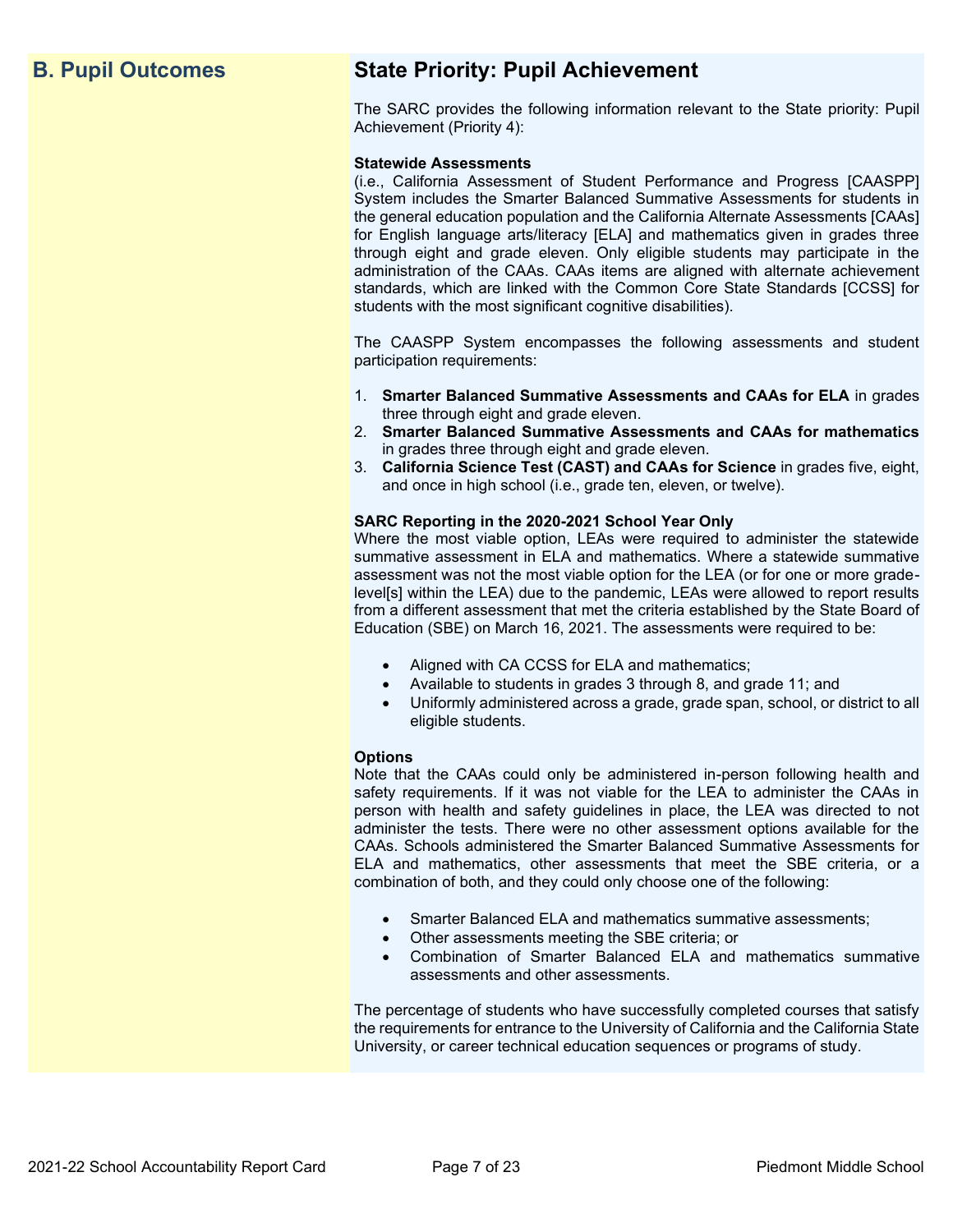## **Percentage of Students Meeting or Exceeding the State Standard on CAASPP**

This table displays CAASPP test results in ELA and mathematics for all students grades three through eight and grade eleven taking and completing a state-administered assessment.

The 2019-2020 data cells with N/A values indicate that the 2019-2020 data are not available due to the COVID-19 pandemic and resulting summative test suspension. The Executive Order N-30-20 was issued which waived the assessment, accountability, and reporting requirements for the 2019-2020 school year.

The 2020-2021 data cells have N/A values because these data are not comparable to other year data due to the COVID-19 pandemic during the 2020-2021 school year. Where the CAASPP assessments in ELA and/or mathematics is not the most viable option, the LEAs were allowed to administer local assessments. Therefore, the 2020-2021 data between school years for the school, district, state are not an accurate comparison. As such, it is inappropriate to compare results of the 2020-2021 school year to other school years.

| Subject                                                              | <b>School</b><br>2019-20 | <b>School</b><br>2020-21 | <b>District</b><br>2019-20 | <b>District</b><br>2020-21 | <b>State</b><br>2019-20 | <b>State</b><br>2020-21 |
|----------------------------------------------------------------------|--------------------------|--------------------------|----------------------------|----------------------------|-------------------------|-------------------------|
| <b>English Language Arts/Literacy</b><br>$\left($ grades 3-8 and 11) | N/A                      | N/A                      | N/A                        | N/A                        | N/A                     | N/A                     |
| <b>Mathematics</b><br>$(grades 3-8 and 11)$                          | N/A                      | N/A                      | N/A                        | N/A                        | N/A                     | N/A                     |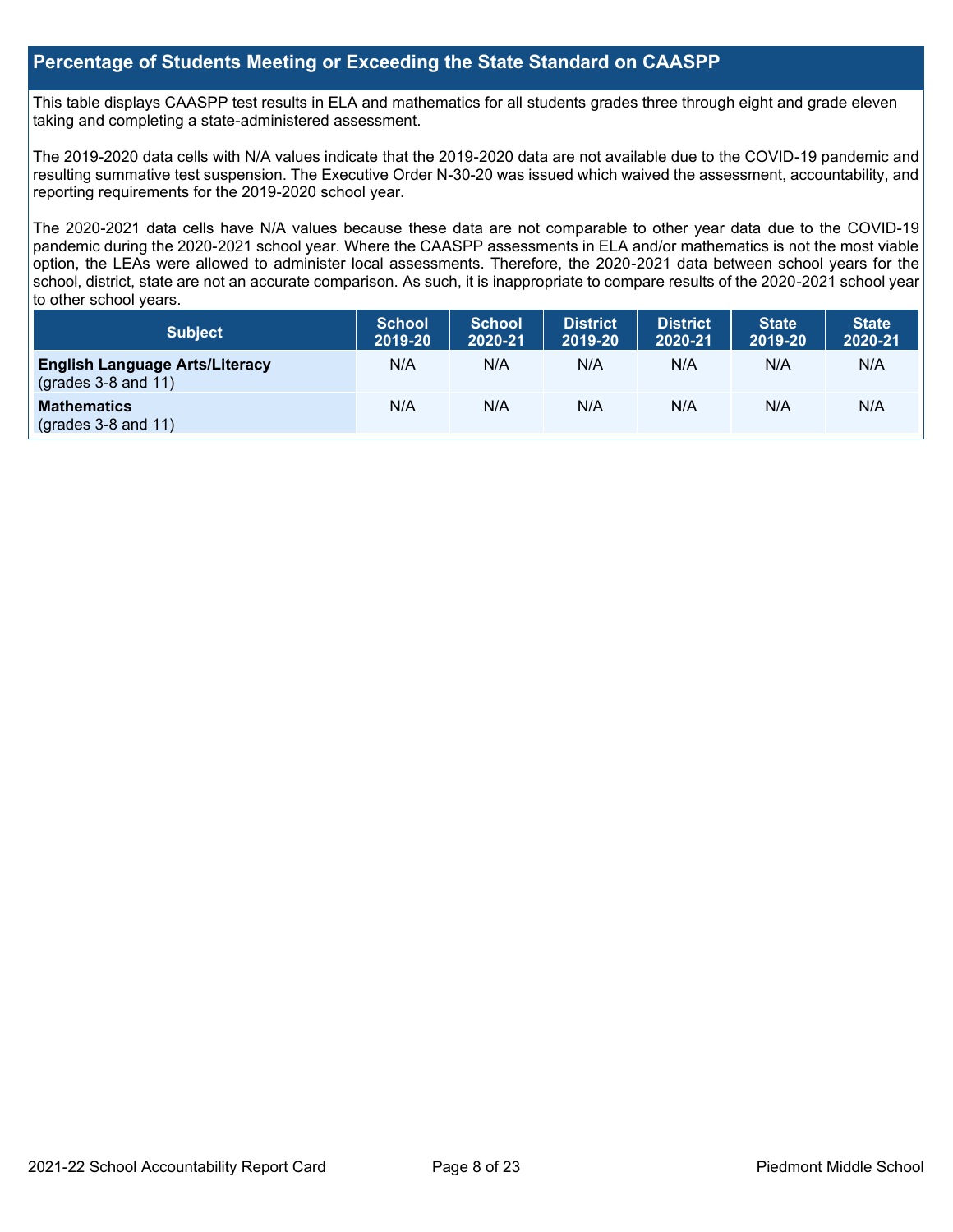## **2020-21 CAASPP Test Results in ELA by Student Group**

This table displays CAASPP test results in ELA by student group for students grades three through eight and grade eleven taking and completing a state-administered assessment. The CDE will populate this table for schools in cases where the school administered the CAASPP assessment. In cases where the school administered a local assessment instead of CAASPP, the CDE will populate this table with "NT" values, meaning this school did not test students using the CAASPP. See the local assessment(s) table for more information.

| <b>CAASPP</b><br><b>Student Groups</b>               | <b>CAASPP</b><br><b>Total</b><br><b>Enrollment</b> | <b>CAASPP</b><br><b>Number</b><br><b>Tested</b> | <b>CAASPP</b><br><b>Percent</b><br><b>Tested</b> | <b>CAASPP</b><br><b>Percent</b><br><b>Not Tested</b> | <b>CAASPP</b><br><b>Percent</b><br>Met or<br><b>Exceeded</b> |
|------------------------------------------------------|----------------------------------------------------|-------------------------------------------------|--------------------------------------------------|------------------------------------------------------|--------------------------------------------------------------|
| <b>All Students</b>                                  | 588                                                | 543                                             | 92.35                                            | 7.65                                                 | 86                                                           |
| <b>Female</b>                                        | 281                                                | 255                                             | 90.75                                            | 9.25                                                 | 89.02                                                        |
| <b>Male</b>                                          | 307                                                | 288                                             | 93.81                                            | 6.19                                                 | 83.33                                                        |
| American Indian or Alaska Native                     | $\mathbf 0$                                        | $\mathbf 0$                                     | $\mathbf 0$                                      | $\overline{0}$                                       | $\pmb{0}$                                                    |
| <b>Asian</b>                                         | 82                                                 | 80                                              | 97.56                                            | 2.44                                                 | 86.25                                                        |
| <b>Black or African American</b>                     | --                                                 | $\overline{\phantom{m}}$                        | --                                               | $\sim$                                               | --                                                           |
| <b>Filipino</b>                                      | $\mathbf{0}$                                       | $\mathbf 0$                                     | $\mathbf{0}$                                     | $\Omega$                                             | 0                                                            |
| <b>Hispanic or Latino</b>                            | 57                                                 | 55                                              | 96.49                                            | 3.51                                                 | 74.55                                                        |
| Native Hawaiian or Pacific Islander                  | 0                                                  | $\mathbf 0$                                     | 0                                                | $\mathbf 0$                                          | $\mathbf 0$                                                  |
| <b>Two or More Races</b>                             | 111                                                | 104                                             | 93.69                                            | 6.31                                                 | 92.31                                                        |
| <b>White</b>                                         | 335                                                | 302                                             | 90.15                                            | 9.85                                                 | 86.09                                                        |
| <b>English Learners</b>                              | $- -$                                              | $\overline{\phantom{a}}$                        |                                                  | --                                                   | --                                                           |
| <b>Foster Youth</b>                                  | $\mathbf{0}$                                       | $\mathbf 0$                                     | $\mathbf{0}$                                     | $\mathbf{0}$                                         | 0                                                            |
| <b>Homeless</b>                                      | $\mathbf 0$                                        | $\pmb{0}$                                       | $\mathbf 0$                                      | $\mathbf 0$                                          | 0                                                            |
| <b>Military</b>                                      | $\mathbf{0}$                                       | $\mathbf 0$                                     | $\mathbf{0}$                                     | $\mathbf 0$                                          | 0                                                            |
| <b>Socioeconomically Disadvantaged</b>               | --                                                 | $\sim$                                          | --                                               | $\overline{\phantom{a}}$                             | --                                                           |
| <b>Students Receiving Migrant Education Services</b> | $\Omega$                                           | $\mathbf 0$                                     | $\Omega$                                         | $\mathbf{0}$                                         | $\mathbf{0}$                                                 |
| <b>Students with Disabilities</b>                    | 76                                                 | 59                                              | 77.63                                            | 22.37                                                | 47.46                                                        |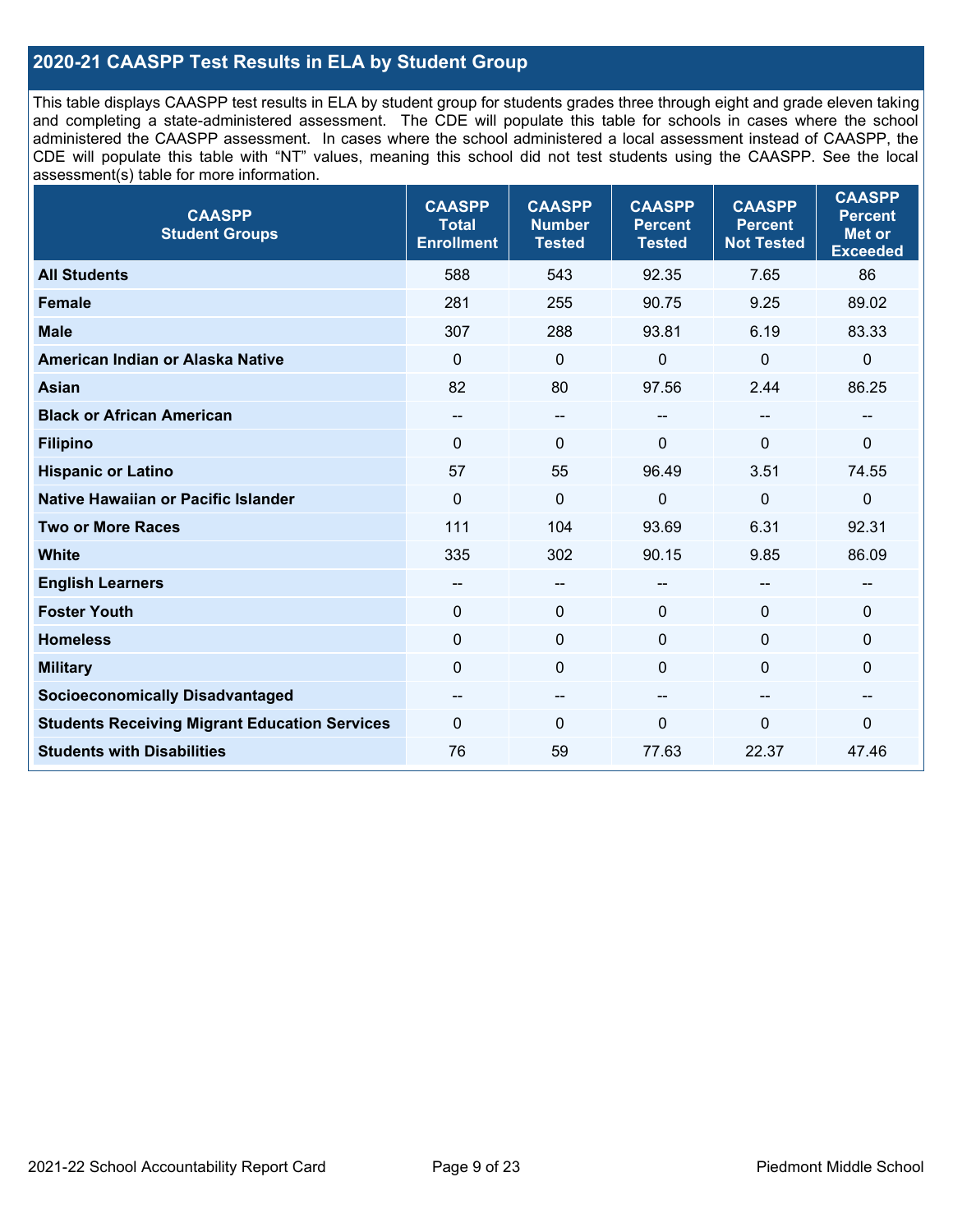## **2020-21 CAASPP Test Results in Math by Student Group**

This table displays CAASPP test results in Math by student group for students grades three through eight and grade eleven taking and completing a state-administered assessment. The CDE will populate this table for schools in cases where the school administered the CAASPP assessment. In cases where the school administered a local assessment instead of CAASPP, the CDE will populate this table with "NT" values, meaning this school did not test students using the CAASPP. See the local assessment(s) table for more information.

| <b>CAASPP</b><br><b>Student Groups</b>               | <b>CAASPP</b><br><b>Total</b><br><b>Enrollment</b> | <b>CAASPP</b><br><b>Number</b><br><b>Tested</b> | <b>CAASPP</b><br><b>Percent</b><br><b>Tested</b> | <b>CAASPP</b><br><b>Percent</b><br><b>Not Tested</b> | <b>CAASPP</b><br><b>Percent</b><br><b>Met or</b><br><b>Exceeded</b> |
|------------------------------------------------------|----------------------------------------------------|-------------------------------------------------|--------------------------------------------------|------------------------------------------------------|---------------------------------------------------------------------|
| <b>All Students</b>                                  | 588                                                | 549                                             | 93.37                                            | 6.63                                                 | 77.05                                                               |
| <b>Female</b>                                        | 281                                                | 256                                             | 91.10                                            | 8.90                                                 | 75.78                                                               |
| <b>Male</b>                                          | 307                                                | 293                                             | 95.44                                            | 4.56                                                 | 78.16                                                               |
| American Indian or Alaska Native                     | $\mathbf{0}$                                       | $\mathbf 0$                                     | 0                                                | $\mathbf 0$                                          | $\boldsymbol{0}$                                                    |
| Asian                                                | 82                                                 | 81                                              | 98.78                                            | 1.22                                                 | 81.48                                                               |
| <b>Black or African American</b>                     | --                                                 | $\qquad \qquad -$                               | --                                               | $\sim$                                               | $\overline{\phantom{m}}$                                            |
| <b>Filipino</b>                                      | $\mathbf{0}$                                       | $\mathbf{0}$                                    | $\Omega$                                         | $\Omega$                                             | $\mathbf 0$                                                         |
| <b>Hispanic or Latino</b>                            | 57                                                 | 55                                              | 96.49                                            | 3.51                                                 | 65.45                                                               |
| Native Hawaiian or Pacific Islander                  | $\mathbf 0$                                        | $\mathbf 0$                                     | 0                                                | $\mathbf 0$                                          | $\mathbf 0$                                                         |
| <b>Two or More Races</b>                             | 111                                                | 105                                             | 94.59                                            | 5.41                                                 | 84.76                                                               |
| <b>White</b>                                         | 335                                                | 305                                             | 91.04                                            | 8.96                                                 | 75.41                                                               |
| <b>English Learners</b>                              | --                                                 | --                                              | --                                               |                                                      | --                                                                  |
| <b>Foster Youth</b>                                  | $\mathbf 0$                                        | $\mathbf 0$                                     | $\Omega$                                         | $\Omega$                                             | $\mathbf 0$                                                         |
| <b>Homeless</b>                                      | $\mathbf 0$                                        | $\mathbf 0$                                     | $\Omega$                                         | $\Omega$                                             | $\mathbf 0$                                                         |
| <b>Military</b>                                      | $\mathbf 0$                                        | $\pmb{0}$                                       | 0                                                | $\mathbf 0$                                          | $\pmb{0}$                                                           |
| <b>Socioeconomically Disadvantaged</b>               | $- -$                                              | --                                              | --                                               | --                                                   | --                                                                  |
| <b>Students Receiving Migrant Education Services</b> | $\mathbf{0}$                                       | 0                                               | $\Omega$                                         | $\Omega$                                             | 0                                                                   |
| <b>Students with Disabilities</b>                    | 76                                                 | 62                                              | 81.58                                            | 18.42                                                | 48.39                                                               |

## **2020-21 Local Assessment Test Results in ELA by Student Group**

This table displays Local Assessment test results in ELA by student group for students grades three through eight and grade eleven. LEAs/schools will populate this table for schools in cases where the school administered a local assessment. In cases where the school administered the CAASPP assessment, LEAs/schools will populate this table with "N/A" values in all cells, meaning this table is Not Applicable for this school.

| N/A<br><b>Student Groups</b>     | N/A<br><b>Total</b><br><b>Enrollment</b> | N/A<br><b>Number</b><br><b>Tested</b> | N/A<br><b>Percent</b><br><b>Tested</b> | N/A<br><b>Percent</b><br><b>Not Tested</b> | N/A<br><b>Percent</b><br><b>At or Above</b><br><b>Grade Level</b> |
|----------------------------------|------------------------------------------|---------------------------------------|----------------------------------------|--------------------------------------------|-------------------------------------------------------------------|
| <b>All Students</b>              | N/A                                      |                                       |                                        |                                            |                                                                   |
| <b>Female</b>                    | N/A                                      |                                       |                                        |                                            |                                                                   |
| <b>Male</b>                      | N/A                                      |                                       |                                        |                                            |                                                                   |
| American Indian or Alaska Native | N/A                                      |                                       |                                        |                                            |                                                                   |
| <b>Asian</b>                     | N/A                                      |                                       |                                        |                                            |                                                                   |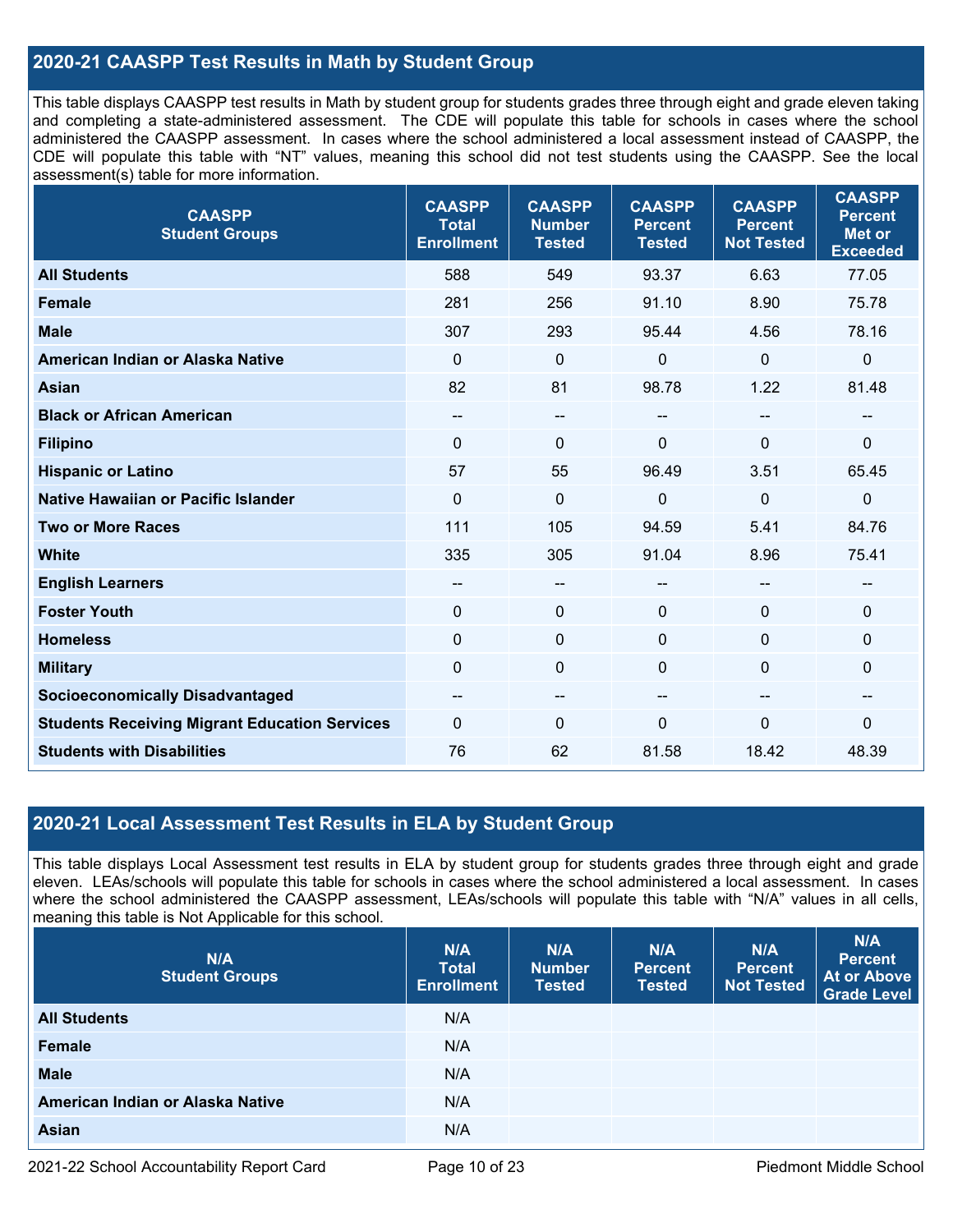| <b>Black or African American</b>                                                           | N/A                                      |                                       |                                        |                                            |                                                                   |
|--------------------------------------------------------------------------------------------|------------------------------------------|---------------------------------------|----------------------------------------|--------------------------------------------|-------------------------------------------------------------------|
| <b>Filipino</b>                                                                            | N/A                                      |                                       |                                        |                                            |                                                                   |
| <b>Hispanic or Latino</b>                                                                  | N/A                                      |                                       |                                        |                                            | N/A                                                               |
| Native Hawaiian or Pacific Islander                                                        | N/A                                      |                                       |                                        |                                            |                                                                   |
| <b>Two or More Races</b>                                                                   | N/A                                      |                                       |                                        |                                            |                                                                   |
| N/A<br><b>Student Groups</b>                                                               | N/A<br>Total<br><b>Enrollment</b>        | N/A<br><b>Number</b><br><b>Tested</b> | N/A<br><b>Percent</b><br><b>Tested</b> | N/A<br><b>Percent</b><br><b>Not Tested</b> | N/A<br><b>Percent</b><br><b>At or Above</b><br><b>Grade Level</b> |
| <b>All Students</b>                                                                        | N/A                                      | N/A                                   | N/A                                    | N/A                                        | N/A                                                               |
| American Indian or Alaska Native                                                           | N/A                                      | N/A                                   | N/A                                    | N/A                                        | N/A                                                               |
| <b>Asian</b>                                                                               | N/A                                      | N/A                                   | N/A                                    |                                            | N/A                                                               |
| <b>Black or African American</b>                                                           | N/A                                      | N/A                                   |                                        |                                            | N/A                                                               |
| N/A<br><b>Student Groups</b>                                                               | N/A<br><b>Total</b><br><b>Enrollment</b> | N/A<br><b>Number</b><br><b>Tested</b> | N/A<br><b>Percent</b><br><b>Tested</b> | N/A<br><b>Percent</b><br><b>Not Tested</b> | N/A<br><b>Percent</b><br><b>At or Above</b><br><b>Grade Level</b> |
| N/A<br><b>Student Groups</b>                                                               | N/A<br><b>Total</b><br><b>Enrollment</b> | N/A<br><b>Number</b><br><b>Tested</b> | N/A<br><b>Percent</b><br><b>Tested</b> | N/A<br><b>Percent</b><br><b>Not Tested</b> | N/A<br><b>Percent</b><br><b>At or Above</b><br><b>Grade Level</b> |
| N/A<br><b>Student Groups</b>                                                               | N/A<br><b>Total</b><br><b>Enrollment</b> | N/A<br><b>Number</b><br><b>Tested</b> | N/A<br><b>Percent</b><br><b>Tested</b> | N/A<br><b>Percent</b><br><b>Not Tested</b> | N/A<br><b>Percent</b><br><b>At or Above</b><br><b>Grade Level</b> |
| *At or above the grade-level standard in the context of the local assessment administered. |                                          |                                       |                                        |                                            |                                                                   |

## **2020-21 Local Assessment Test Results in Math by Student Group**

This table displays Local Assessment test results in Math by student group for students grades three through eight and grade eleven. LEAs/schools will populate this table for schools in cases where the school administered a local assessment. In cases where the school administered the CAASPP assessment, LEAs/schools will populate this table with "N/A" values in all cells, meaning this table is Not Applicable for this school.

| N/A<br><b>Student Groups</b>           | N/A<br>Total<br><b>Enrollment</b> | <b>N/A</b><br><b>Number</b><br><b>Tested</b> | N/A<br><b>Percent</b><br><b>Tested</b> | N/A<br><b>Percent</b><br><b>Not Tested</b> | N/A<br><b>Percent</b><br><b>At or Above</b><br><b>Grade Level</b> |
|----------------------------------------|-----------------------------------|----------------------------------------------|----------------------------------------|--------------------------------------------|-------------------------------------------------------------------|
| <b>Two or More Races</b>               | N/A                               | N/A                                          | N/A                                    | N/A                                        | N/A                                                               |
| White                                  | N/A                               | N/A                                          | N/A                                    | N/A                                        | N/A                                                               |
| <b>Socioeconomically Disadvantaged</b> |                                   |                                              | N/A                                    |                                            |                                                                   |
| <b>Students with Disabilities</b>      |                                   | N/A                                          | N/A                                    | N/A                                        |                                                                   |
|                                        |                                   |                                              |                                        |                                            |                                                                   |
| N/A<br><b>Student Groups</b>           | N/A<br>Total<br><b>Enrollment</b> | N/A<br><b>Number</b><br><b>Tested</b>        | N/A<br><b>Percent</b><br><b>Tested</b> | N/A<br><b>Percent</b><br><b>Not Tested</b> | N/A<br><b>Percent</b><br><b>At or Above</b><br><b>Grade Level</b> |
| N/A<br><b>Student Groups</b>           | N/A<br>Total<br><b>Enrollment</b> | N/A<br><b>Number</b><br><b>Tested</b>        | N/A<br><b>Percent</b><br><b>Tested</b> | N/A<br><b>Percent</b><br><b>Not Tested</b> | N/A<br><b>Percent</b><br><b>At or Above</b><br><b>Grade Level</b> |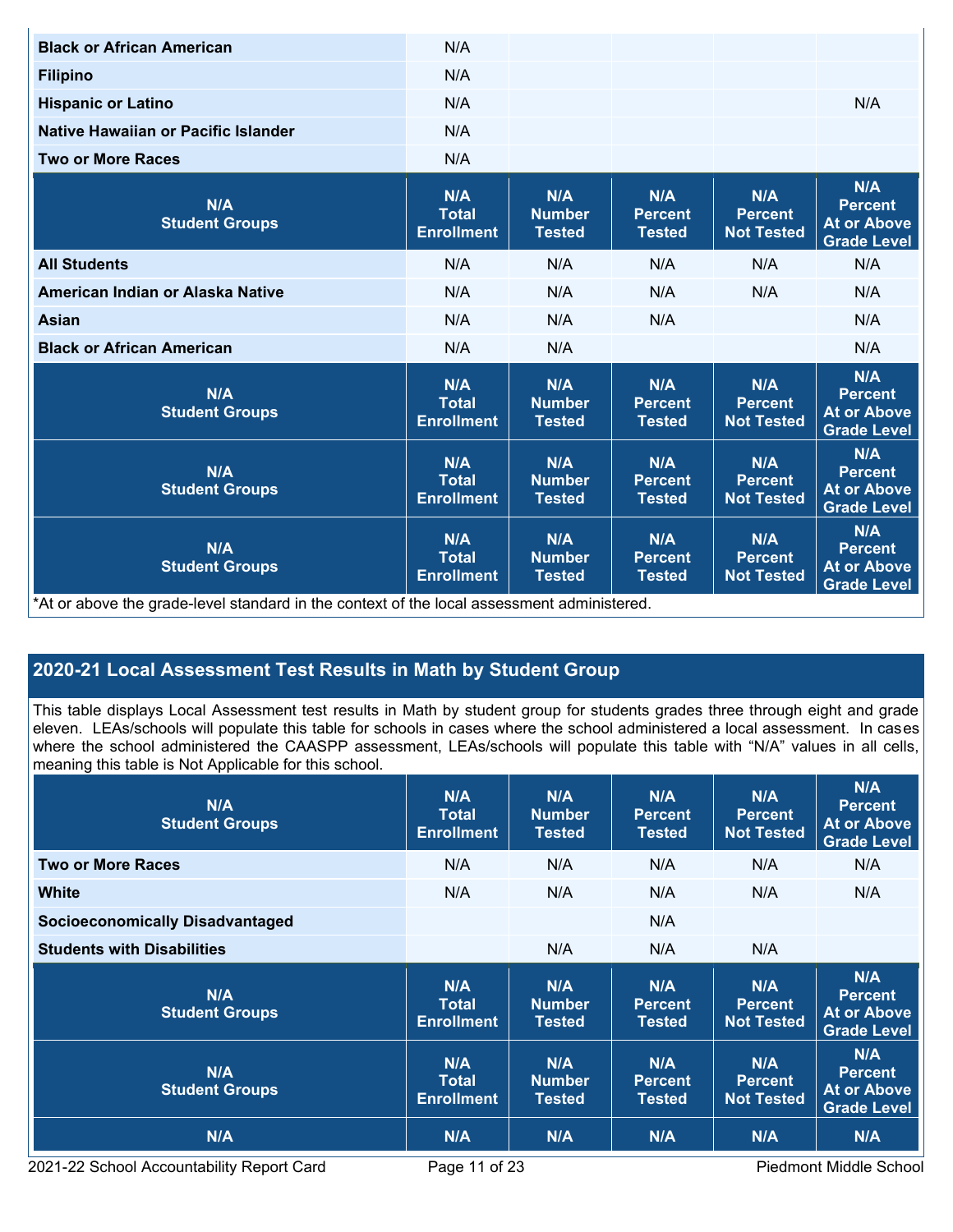| <b>Student Groups</b>        | Total<br><b>Enrollment</b>        | <b>Number</b><br><b>Tested</b> | <b>Percent</b><br><b>Tested</b>        | <b>Percent</b><br><b>Not Tested</b>        | <b>Percent</b><br>At or Above<br><b>Grade Level</b>        |
|------------------------------|-----------------------------------|--------------------------------|----------------------------------------|--------------------------------------------|------------------------------------------------------------|
| N/A<br><b>Student Groups</b> | N/A<br>Total<br><b>Enrollment</b> | N/A<br><b>Number</b><br>Tested | N/A<br><b>Percent</b><br><b>Tested</b> | N/A<br><b>Percent</b><br><b>Not Tested</b> | N/A<br><b>Percent</b><br><b>At or Above</b><br>Grade Level |

\*At or above the grade-level standard in the context of the local assessment administered.

## **CAASPP Test Results in Science for All Students**

This table displays the percentage of all students grades five, eight, and High School meeting or exceeding the State Standard.

The 2019-2020 data cells with N/A values indicate that the 2019-2020 data are not available due to the COVID-19 pandemic and resulting summative testing suspension. The Executive Order N-30-20 was issued which waived the assessment, accountability, and reporting requirements for the 2019-2020 school year.

For any 2020-2021 data cells with N/T values indicate that this school did not test students using the CAASPP Science.

| <b>Subject</b>                                  | <b>School</b> | <b>School</b> | <b>District</b> | <b>District</b> | <b>State</b> | <b>State</b> |
|-------------------------------------------------|---------------|---------------|-----------------|-----------------|--------------|--------------|
|                                                 | 2019-20       | 2020-21       | 2019-20         | 2020-21         | 2019-20      | 2020-21      |
| <b>Science</b><br>(grades 5, 8 and high school) | N/A           | 71.29         | N/A             | 68.86           | N/A          | 28.72        |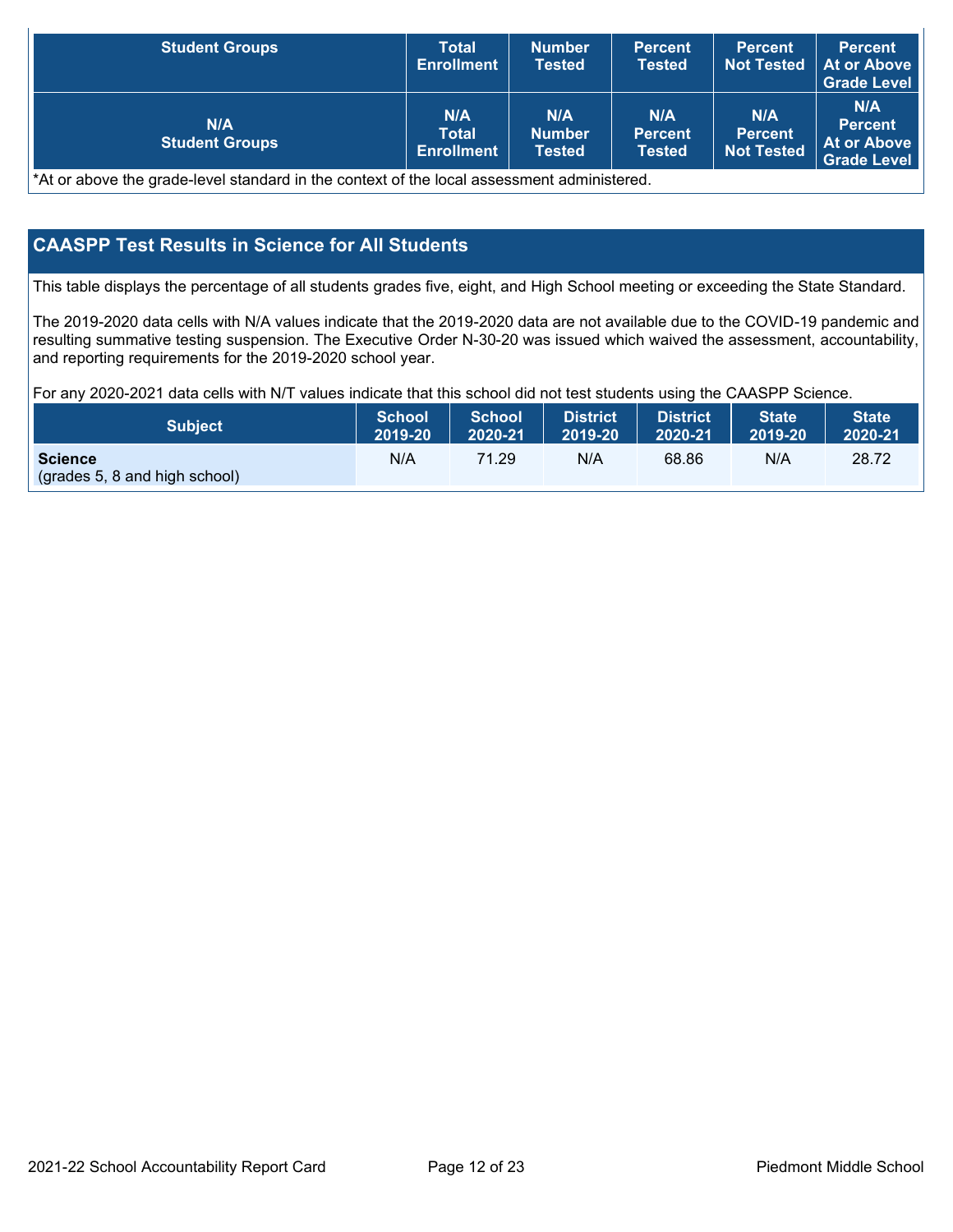## **2020-21 CAASPP Test Results in Science by Student Group**

This table displays CAASPP test results in Science by student group for students grades five, eight, and High School. For any data cells with N/T values indicate that this school did not test students using the CAASPP Science.

| <b>Student Group</b>                                 | <b>Total</b><br><b>Enrollment</b>     | <b>Number</b><br><b>Tested</b> | <b>Percent</b><br><b>Tested</b> | <b>Percent</b><br><b>Not Tested</b> | <b>Percent</b><br>Met or<br><b>Exceeded</b> |
|------------------------------------------------------|---------------------------------------|--------------------------------|---------------------------------|-------------------------------------|---------------------------------------------|
| <b>All Students</b>                                  | 230                                   | 209                            | 90.87                           | 9.13                                | 71.29                                       |
| <b>Female</b>                                        | 121                                   | 107                            | 88.43                           | 11.57                               | 71.96                                       |
| <b>Male</b>                                          | 109                                   | 102                            | 93.58                           | 6.42                                | 70.59                                       |
| American Indian or Alaska Native                     | $\Omega$                              | $\Omega$                       | 0                               | $\mathbf{0}$                        | 0                                           |
| <b>Asian</b>                                         | 28                                    | 27                             | 96.43                           | 3.57                                | 70.37                                       |
| <b>Black or African American</b>                     | 0                                     | $\mathbf 0$                    | 0                               | $\mathbf 0$                         | 0                                           |
| <b>Filipino</b>                                      | 0                                     | 0                              | 0                               | 0                                   | 0                                           |
| <b>Hispanic or Latino</b>                            | 22                                    | 21                             | 95.45                           | 4.55                                | 61.90                                       |
| Native Hawaiian or Pacific Islander                  | $\Omega$                              | 0                              | $\Omega$                        | $\mathbf 0$                         | 0                                           |
| <b>Two or More Races</b>                             | 38                                    | 34                             | 89.47                           | 10.53                               | 67.65                                       |
| <b>White</b>                                         | 142                                   | 127                            | 89.44                           | 10.56                               | 74.02                                       |
| <b>English Learners</b>                              | --                                    | $- -$                          | --                              | --                                  | $\overline{\phantom{m}}$                    |
| <b>Foster Youth</b>                                  | $\Omega$                              | $\mathbf 0$                    | $\mathbf 0$                     | $\mathbf 0$                         | 0                                           |
| <b>Homeless</b>                                      | 0                                     | $\mathbf 0$                    | 0                               | 0                                   | 0                                           |
| <b>Military</b>                                      | 0                                     | $\mathbf 0$                    | 0                               | 0                                   | 0                                           |
| <b>Socioeconomically Disadvantaged</b>               | $\hspace{0.05cm}$ – $\hspace{0.05cm}$ | $\qquad \qquad -$              | $\sim$                          | --                                  | --                                          |
| <b>Students Receiving Migrant Education Services</b> | $\Omega$                              | 0                              | $\Omega$                        | 0                                   | 0                                           |
| <b>Students with Disabilities</b>                    | 31                                    | 23                             | 74.19                           | 25.81                               | 39.13                                       |

## **B. Pupil Outcomes State Priority: Other Pupil Outcomes**

The SARC provides the following information relevant to the State priority: Other Pupil Outcomes (Priority 8): Pupil outcomes in the subject area of physical education.

## **2020-21 California Physical Fitness Test Results**

Due to the COVID-19 crisis, the Physical Fitness Test was suspended during the 2020-2021 school year and therefore no data are reported and each cell in this table is populated with "N/A."

| <b>Grade Level</b> | Four of Six Fitness Standards | <b>Five of Six Fitness Standards</b> | Percentage of Students Meeting   Percentage of Students Meeting   Percentage of Students Meeting<br><b>Six of Six Fitness Standards</b> |
|--------------------|-------------------------------|--------------------------------------|-----------------------------------------------------------------------------------------------------------------------------------------|
| Grade 5            | N/A                           | N/A                                  | N/A                                                                                                                                     |
| Grade 7            | N/A                           | N/A                                  | N/A                                                                                                                                     |
| Grade 9            | N/A                           | N/A                                  | N/A                                                                                                                                     |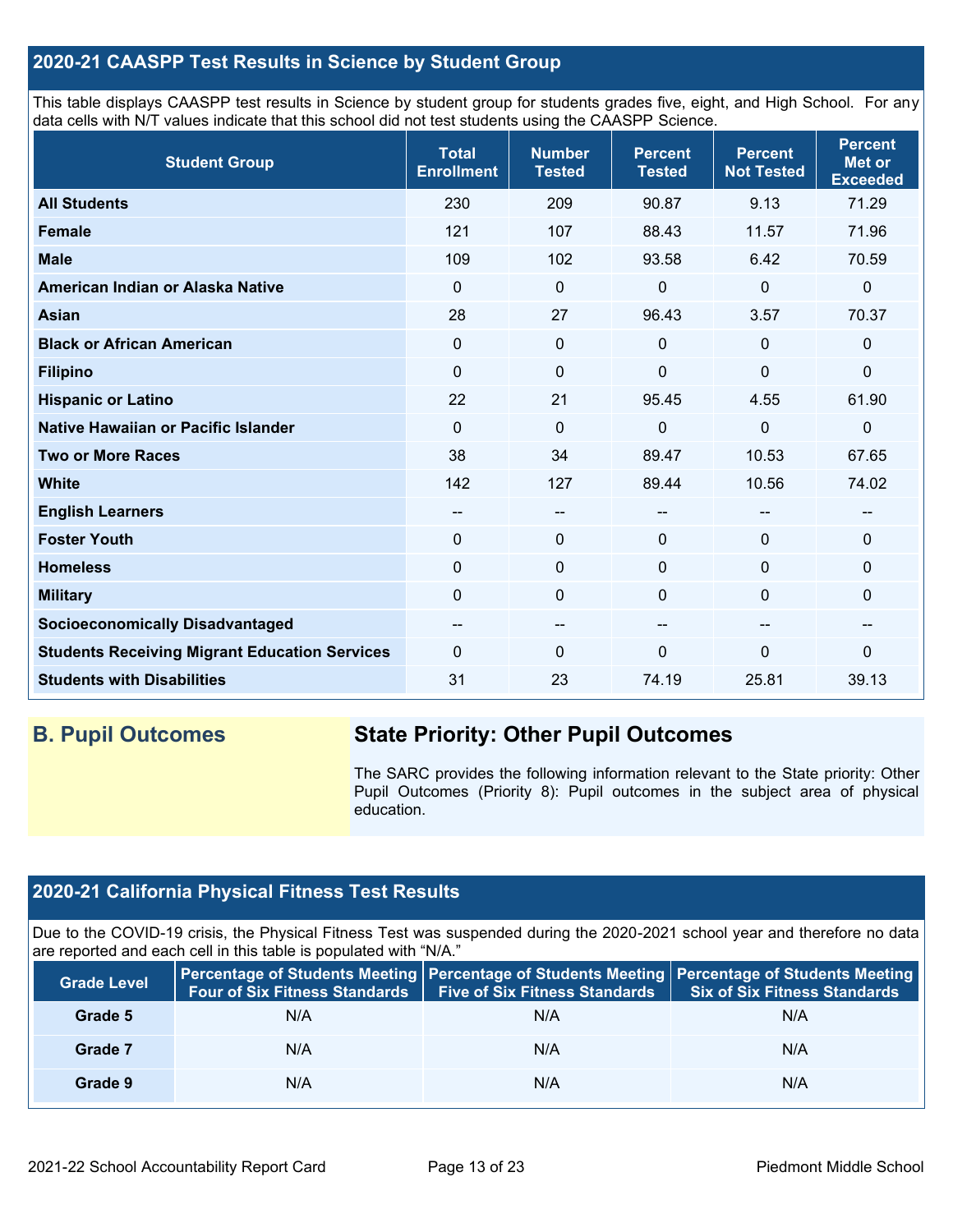## **C. Engagement State Priority: Parental Involvement**

The SARC provides the following information relevant to the State priority: Parental Involvement (Priority 3): Efforts the school district makes to seek parent input in making decisions regarding the school district and at each school site.

#### **2021-22 Opportunities for Parental Involvement**

Parents and the community are very supportive of the education program at Piedmont Middle School. Numerous programs and activities are enriched by the generous contributions made by the following funding sources: PMS Parents Club, PMS Boosters, CHIME, PRAISE, PAINTS, PADC, PAAC, Piedmont Educational Foundation, and School Parcel Taxes and Bond Measures.

The parent - school partnership is a strength of Piedmont. The parent community is very actively recruited and whole-heartedly participates in a variety of advisory committees and provides input in decision making through a variety feedback mechanisms including: School Site Council, Parent Club, LCAP Advisory Committee, Equity and Inclusion Committee, Health Council, Technology Advisory, Special Education Advisory Committees, and Budget Advisory Committee. Opportunities abound for volunteers in the school's food service department, library, field trips and special events like the Medieval Banquet. Parent feedback is valued in Teacher Evaluation Surveys, Climate Surveys, and Calendar Surveys.

PUSD is partnering with Extracurricular Consulting to deepen the understanding of the community across all sites in the school district. This work will drive the development of our DEIB (Diversity, Equity, Inclusion, and Belonging) action items and roadmap. Focus groups will be conducted to expand on the learnings from the last year, get a better understanding of different lived experiences, and generate discussion and ideas around our DEIB work.

Parents who wish to participate in Piedmont Middle School's leadership teams, school committees, school activities, or become a volunteer may contact the school's office at (510) 594-2660, or visit the school's website at www.piedmont.k12.ca.us/pms.

PMS Parents Organization:<http://www.piedmont.k12.ca.us/pms/parent-support/> Piedmont Arts Fund:<https://piedmontartsfund.org/> PRAISE (special education):<http://piedmontpraise.org/> Piedmont Educational Foundation:<http://www.piedmontedfoundation.org/> Piedmont Asian American Club:<http://piedmontpaac.org/> Piedmont Appreciating Diversity Committee:<http://www.padc.info/>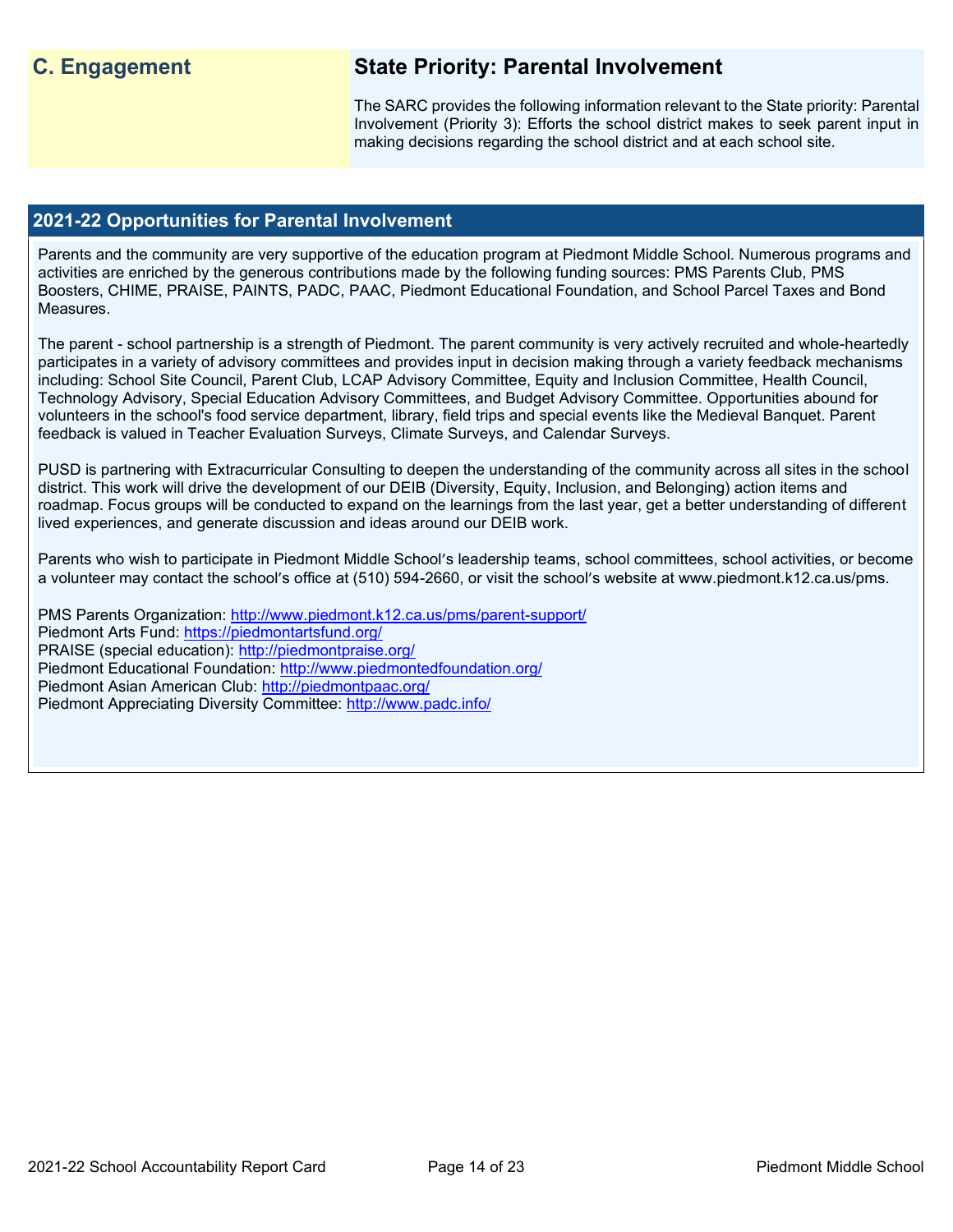## **2020-21 Chronic Absenteeism by Student Group**

| <b>Student Group</b>                                 | <b>Cumulative</b><br><b>Enrollment</b> | <b>Chronic</b><br><b>Absenteeism</b><br><b>Eligible Enrollment</b> | <b>Chronic</b><br><b>Absenteeism</b><br><b>Count</b> | <b>Chronic</b><br><b>Absenteeism</b><br><b>Rate</b> |
|------------------------------------------------------|----------------------------------------|--------------------------------------------------------------------|------------------------------------------------------|-----------------------------------------------------|
| <b>All Students</b>                                  | 593                                    | 591                                                                | 8                                                    | 1.4                                                 |
| <b>Female</b>                                        | 283                                    | 282                                                                | 6                                                    | 2.1                                                 |
| <b>Male</b>                                          | 310                                    | 309                                                                | $\overline{2}$                                       | 0.6                                                 |
| American Indian or Alaska Native                     | 0                                      | $\Omega$                                                           | $\Omega$                                             | 0.0                                                 |
| <b>Asian</b>                                         | 83                                     | 82                                                                 | 1                                                    | 1.2                                                 |
| <b>Black or African American</b>                     | 3                                      | 3                                                                  | $\Omega$                                             | 0.0                                                 |
| <b>Filipino</b>                                      | 3                                      | 3                                                                  | 1                                                    | 33.3                                                |
| <b>Hispanic or Latino</b>                            | 57                                     | 57                                                                 | $\Omega$                                             | 0.0                                                 |
| Native Hawaiian or Pacific Islander                  | $\Omega$                               | $\Omega$                                                           | $\mathbf 0$                                          | 0.0                                                 |
| <b>Two or More Races</b>                             | 109                                    | 109                                                                | $\mathbf{0}$                                         | 0.0                                                 |
| <b>White</b>                                         | 338                                    | 337                                                                | 6                                                    | 1.8                                                 |
| <b>English Learners</b>                              | $\overline{2}$                         | $\overline{2}$                                                     | $\Omega$                                             | 0.0                                                 |
| <b>Foster Youth</b>                                  | $\Omega$                               | $\mathbf{0}$                                                       | $\Omega$                                             | 0.0                                                 |
| <b>Homeless</b>                                      | 0                                      | $\mathbf 0$                                                        | 0                                                    | 0.0                                                 |
| <b>Socioeconomically Disadvantaged</b>               | 11                                     | 11                                                                 | $\Omega$                                             | 0.0                                                 |
| <b>Students Receiving Migrant Education Services</b> | $\mathbf{0}$                           | $\Omega$                                                           | $\Omega$                                             | 0.0                                                 |
| <b>Students with Disabilities</b>                    | 78                                     | 77                                                                 | $\overline{2}$                                       | 2.6                                                 |

# **C. Engagement State Priority: School Climate**

The SARC provides the following information relevant to the State priority: School Climate (Priority 6):

- Pupil suspension rates;
- Pupil expulsion rates; and
- Other local measures on the sense of safety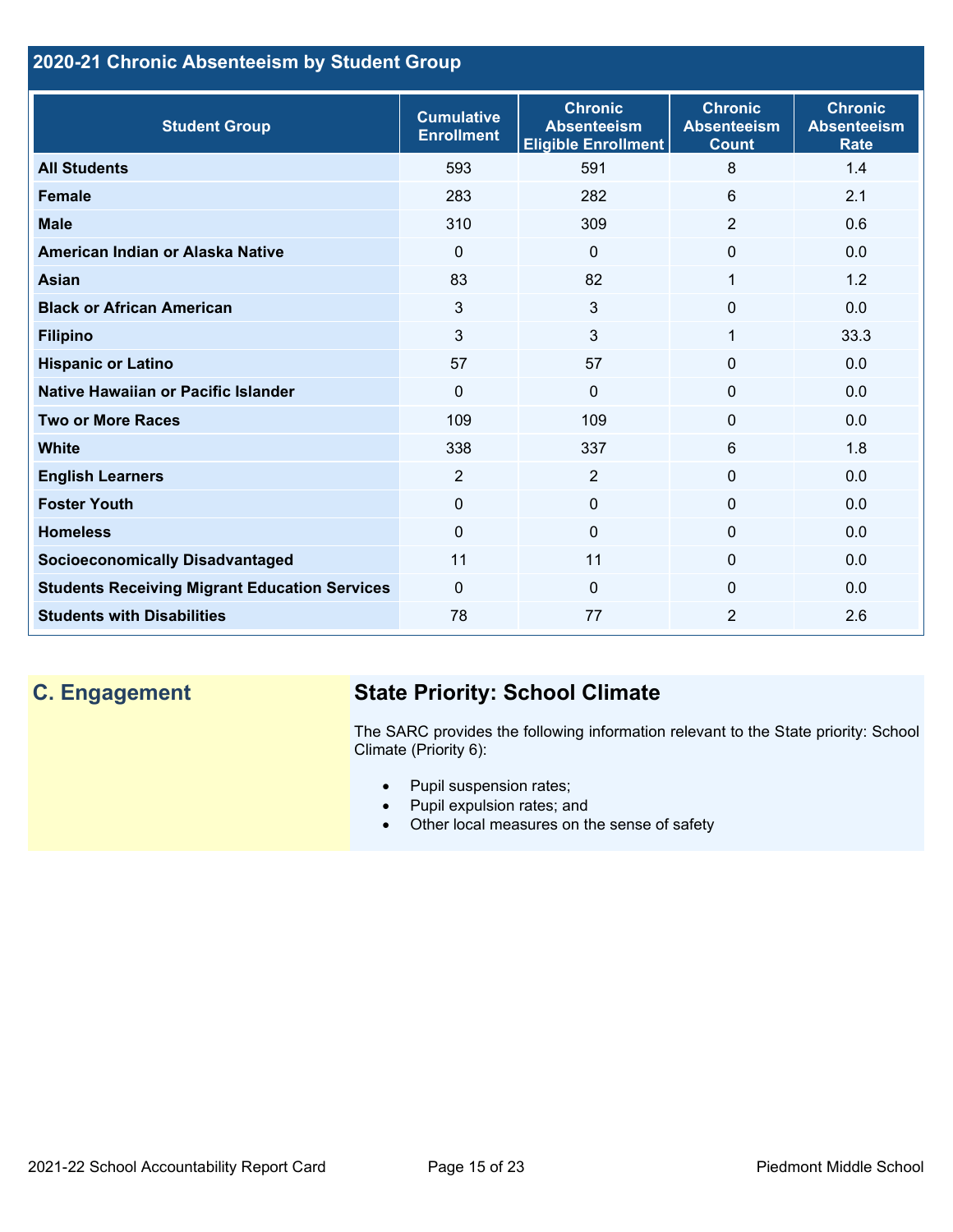## **Suspensions and Expulsions**

This table displays suspensions and expulsions data collected between July through June, each full school year respectively. Data collected during the 2020-21 school year may not be comparable to earlier years of this collection due to differences in learning mode instruction in response to the COVID-19 pandemic.

| <b>Subject</b>     | <b>School</b><br>2018-19 | <b>School</b><br>2020-21 | <b>District</b><br>2018-19 | <b>District</b><br>2020-21 | <b>State</b><br>2018-19 | <b>State</b><br>2020-21 |
|--------------------|--------------------------|--------------------------|----------------------------|----------------------------|-------------------------|-------------------------|
| <b>Suspensions</b> | 0.45                     | 0.00                     | 0.68                       | 0.00                       | 3.47                    | 0.20                    |
| <b>Expulsions</b>  | 0.00                     | 0.00                     | 0.00                       | 0.00                       | 0.08                    | 0.00                    |

This table displays suspensions and expulsions data collected between July through February, partial school year due to the COVID-19 pandemic. The 2019-2020 suspensions and expulsions rate data are not comparable to other year data because the 2019-2020 school year is a partial school year due to the COVID-19 crisis. As such, it would be inappropriate to make any comparisons in rates of suspensions and expulsions in the 2019-2020 school year compared to other school years.

| <b>Subject</b>     | <b>School</b><br>2019-20 | <b>District</b><br>2019-20 | <b>State</b><br>2019-20 |
|--------------------|--------------------------|----------------------------|-------------------------|
| <b>Suspensions</b> | 0.31                     | 0.23                       | 2.45                    |
| <b>Expulsions</b>  | 0.00                     | 0.00                       | 0.05                    |

## **2020-21 Suspensions and Expulsions by Student Group**

| <b>Student Group</b>                                 | <b>Suspensions Rate</b> | <b>Expulsions Rate</b> |
|------------------------------------------------------|-------------------------|------------------------|
| <b>All Students</b>                                  | 0.00                    | 0.00                   |
| <b>Female</b>                                        | 0.00                    | 0.00                   |
| <b>Male</b>                                          | 0.00                    | 0.00                   |
| American Indian or Alaska Native                     | 0.00                    | 0.00                   |
| <b>Asian</b>                                         | 0.00                    | 0.00                   |
| <b>Black or African American</b>                     | 0.00                    | 0.00                   |
| <b>Filipino</b>                                      | 0.00                    | 0.00                   |
| <b>Hispanic or Latino</b>                            | 0.00                    | 0.00                   |
| Native Hawaiian or Pacific Islander                  | 0.00                    | 0.00                   |
| <b>Two or More Races</b>                             | 0.00                    | 0.00                   |
| <b>White</b>                                         | 0.00                    | 0.00                   |
| <b>English Learners</b>                              | 0.00                    | 0.00                   |
| <b>Foster Youth</b>                                  | 0.00                    | 0.00                   |
| <b>Homeless</b>                                      | 0.00                    | 0.00                   |
| <b>Socioeconomically Disadvantaged</b>               | 0.00                    | 0.00                   |
| <b>Students Receiving Migrant Education Services</b> | 0.00                    | 0.00                   |
| <b>Students with Disabilities</b>                    | 0.00                    | 0.00                   |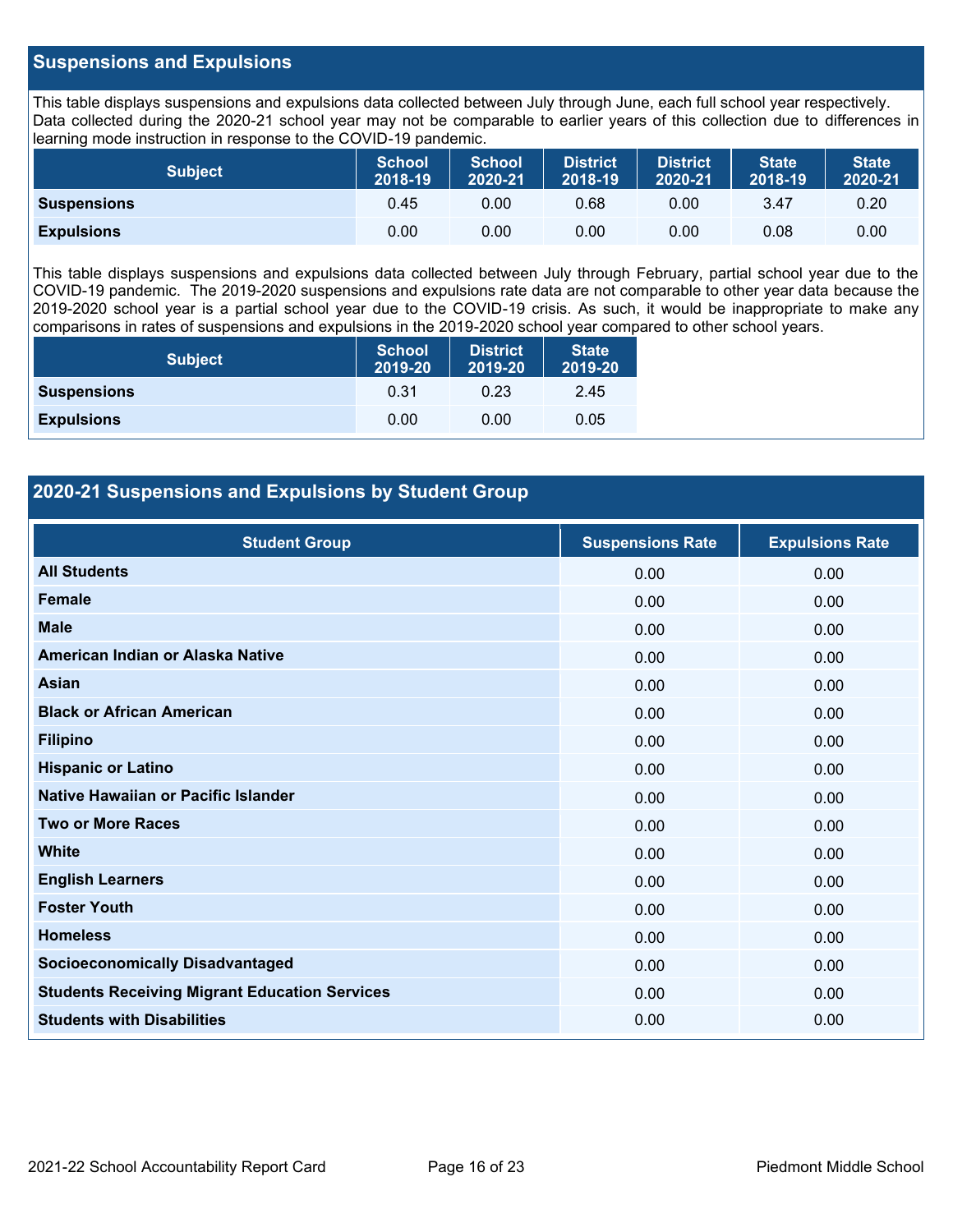### **2021-22 School Safety Plan**

Safety of students and staff is the primary concern of Piedmont Middle School. To ensure student safety, supervision is provided on campus at all times. Administrators and counselors supervise and assist students on campus before and after school, during breaks, lunch, and after school. Administrators, Counselors and Teachers monitor students during lunch. Adult visitors to the campus must register at the office; student visitors are not allowed on campus.

The School Site Comprehensive Safety Plan is updated annually by the School Site Council; revisions are immediately reviewed with all staff members. Key elements of the Safety Plan include emergency evacuation procedures, sexual harassment policies, and codes of student behavior. The school is in compliance with all laws, rules, and regulations pertaining to hazardous materials and state earthquake standards. Fire and disaster drills are conducted on a monthly basis throughout the school year, and a complete evacuation drill is held every year.

#### **2018-19 Secondary Average Class Size and Class Size Distribution**

This table displays the 2018-19 average class size and class size distribution. The columns titled "Number of Classes" indicates how many classes fall into each size category (a range of total students per classroom). At the secondary school level, this information is reported by subject area rather than grade level.

| <b>Subject</b>               | Average<br><b>Class</b><br><b>Size</b> | <b>1-22 Students</b> | Number of Classes with   Number of Classes with   Number of Classes with<br>23-32 Students | 33+ Students |
|------------------------------|----------------------------------------|----------------------|--------------------------------------------------------------------------------------------|--------------|
| <b>English Language Arts</b> | 23                                     | 5                    | 19                                                                                         |              |
| <b>Mathematics</b>           | 24                                     | 5                    | 13                                                                                         |              |
| <b>Science</b>               |                                        |                      |                                                                                            |              |
| <b>Social Science</b>        | 26                                     |                      | 16                                                                                         |              |

## **2019-20 Secondary Average Class Size and Class Size Distribution**

This table displays the 2019-20 average class size and class size distribution. The columns titled "Number of Classes" indicates how many classes fall into each size category (a range of total students per classroom). At the secondary school level, this information is reported by subject area rather than grade level.

| <b>Subject</b>               | <b>Average</b><br><b>Class</b><br><b>Size</b> | 1-22 Students | Number of Classes with   Number of Classes with   Number of Classes with<br>23-32 Students | 33+ Students |
|------------------------------|-----------------------------------------------|---------------|--------------------------------------------------------------------------------------------|--------------|
| <b>English Language Arts</b> | 26                                            |               | 20                                                                                         |              |
| <b>Mathematics</b>           | 25                                            | 4             | 14                                                                                         |              |
| <b>Science</b>               | 28                                            |               | 17                                                                                         |              |
| <b>Social Science</b>        | 28                                            |               | 16                                                                                         |              |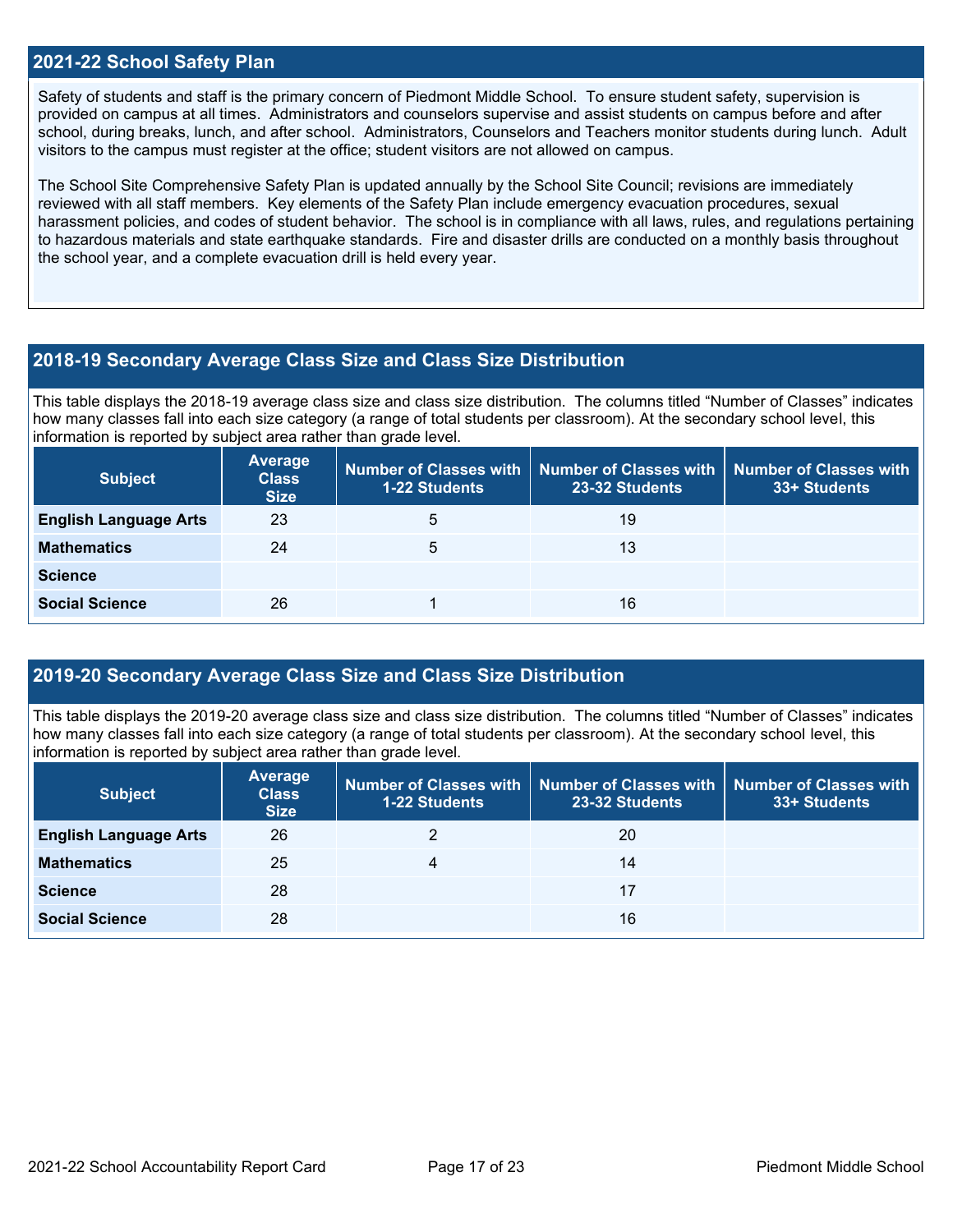## **2020-21 Secondary Average Class Size and Class Size Distribution**

This table displays the 2020-21 average class size and class size distribution. The columns titled "Number of Classes" indicates how many classes fall into each size category (a range of total students per classroom). At the secondary school level, this information is reported by subject area rather than grade level.

| <b>Subject</b>               | <b>Average</b><br><b>Class</b><br><b>Size</b> | 1-22 Students | Number of Classes with   Number of Classes with  <br>23-32 Students | Number of Classes with<br>33+ Students |
|------------------------------|-----------------------------------------------|---------------|---------------------------------------------------------------------|----------------------------------------|
| <b>English Language Arts</b> | 23                                            | 6             | 18                                                                  |                                        |
| <b>Mathematics</b>           | 22                                            | 5             | 14                                                                  |                                        |
| <b>Science</b>               | 28                                            |               | 16                                                                  |                                        |
| <b>Social Science</b>        | 28                                            |               | 15                                                                  |                                        |

## **2020-21 Ratio of Pupils to Academic Counselor**

This table displays the ratio of pupils to Academic Counselor. One full time equivalent (FTE) equals one staff member working full time; one FTE could also represent two staff members who each work 50 percent of full time.

| <b>Title</b>                        | <b>Ratio</b> |
|-------------------------------------|--------------|
| <b>Pupils to Academic Counselor</b> | 488.3        |

## **2020-21 Student Support Services Staff**

This table displays the number of FTE support staff assigned to this school. One full time equivalent (FTE) equals one staff member working full time; one FTE could also represent two staff members who each work 50 percent of full time.

| <b>Title</b>                                                         | <b>Number of FTE Assigned to School</b> |
|----------------------------------------------------------------------|-----------------------------------------|
| <b>Counselor (Academic, Social/Behavioral or Career Development)</b> | 1.2                                     |
| Library Media Teacher (Librarian)                                    |                                         |
| <b>Library Media Services Staff (Paraprofessional)</b>               | 0.8                                     |
| <b>Psychologist</b>                                                  |                                         |
| <b>Social Worker</b>                                                 | $\mathbf{0}$                            |
| <b>Speech/Language/Hearing Specialist</b>                            | $\mathbf{0}$                            |
| <b>Resource Specialist (non-teaching)</b>                            | $\mathbf{0}$                            |
| Other                                                                | 1.6                                     |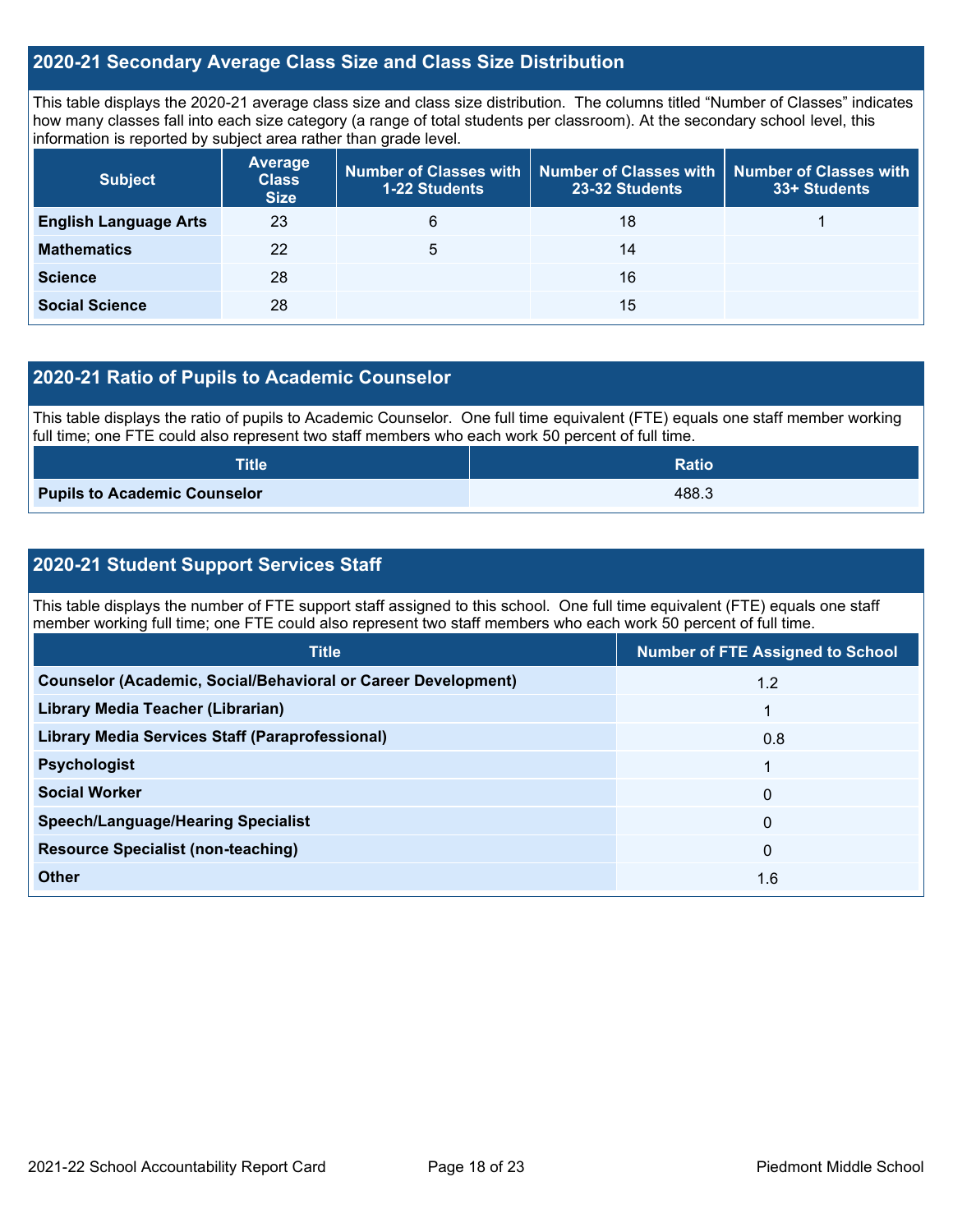## **2019-20 Expenditures Per Pupil and School Site Teacher Salaries**

This table displays the 2019-20 expenditures per pupil and average teach salary for this school. Cells with N/A values do not require data.

| <b>Level</b>                                         | <b>Total</b><br><b>Expenditures</b><br><b>Per Pupil</b> | <b>Expenditures</b><br><b>Per Pupil</b><br>(Restricted) | <b>Expenditures</b><br><b>Per Pupil</b><br>(Unrestricted) | <b>Average</b><br><b>Teacher</b><br><b>Salary</b> |
|------------------------------------------------------|---------------------------------------------------------|---------------------------------------------------------|-----------------------------------------------------------|---------------------------------------------------|
| <b>School Site</b>                                   | 11.521                                                  | 2,759                                                   | 8.762                                                     | 91,289                                            |
| <b>District</b>                                      | N/A                                                     | N/A                                                     | 10.333                                                    | 91,257                                            |
| <b>Percent Difference - School Site and District</b> | N/A                                                     | N/A                                                     | $-16.5$                                                   | 0.0                                               |
| <b>State</b>                                         |                                                         |                                                         | \$8,444                                                   | \$77,042                                          |
| <b>Percent Difference - School Site and State</b>    | N/A                                                     | N/A                                                     | 3.7                                                       | 16.9                                              |

## **2020-21 Types of Services Funded**

Services for students with special needs are provided through a comprehensive special education program. A wellness center program provide counseling services for identified students. Expanded Learning Opportunity funds are being implemented this year to provide tutoring to address any learning gaps or inadequate preparation due to pandemic conditions.

## **2019-20 Teacher and Administrative Salaries**

This table displays the 2019-20 Teacher and Administrative salaries. For detailed information on salaries, see the CDE Certification Salaries & Benefits web page at [http://www.cde.ca.gov/ds/fd/cs/.](http://www.cde.ca.gov/ds/fd/cs/)

| Category                                             | <b>District</b><br><b>Amount</b> | <b>State Average</b><br>for Districts<br>in Same Category |
|------------------------------------------------------|----------------------------------|-----------------------------------------------------------|
| <b>Beginning Teacher Salary</b>                      |                                  | \$48,119                                                  |
| <b>Mid-Range Teacher Salary</b>                      |                                  | \$74,665                                                  |
| <b>Highest Teacher Salary</b>                        |                                  | \$98,160                                                  |
| <b>Average Principal Salary (Elementary)</b>         |                                  | \$118,542                                                 |
| <b>Average Principal Salary (Middle)</b>             |                                  | \$125,068                                                 |
| <b>Average Principal Salary (High)</b>               |                                  | \$133,516                                                 |
| <b>Superintendent Salary</b>                         |                                  | \$194,199                                                 |
| <b>Percent of Budget for Teacher Salaries</b>        | 34%                              | 31%                                                       |
| <b>Percent of Budget for Administrative Salaries</b> | 5%                               | 6%                                                        |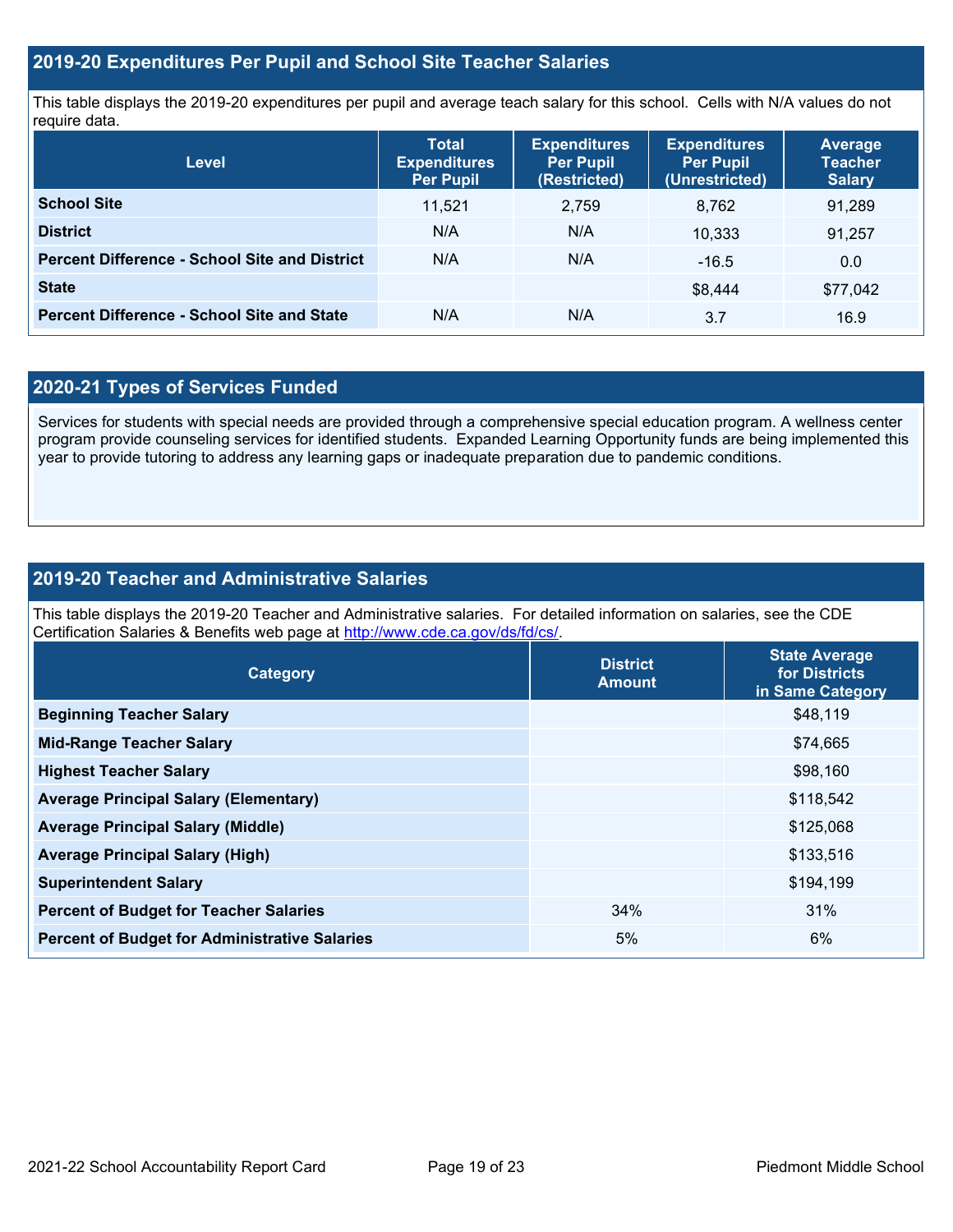### **Professional Development**

PUSD staff members build their knowledge of curriculum and their repertoire of instructional strategies by participating in various types of professional learning: local and national conferences, on and off-site workshops, coaching cycles, and as members of professional learning communities. Prior to the 2016-17 school year, the District offered three staff development days annually where teachers were provided with a range of PD offerings on topics such as Common Core Standards training, differentiation, instructional technology, new math curriculum, and vertical alignment of standards instruction.

Beginning the 2016-17 school year and continuing through the 2021-22 school year, PUSD instituted a flexible professional development program, which allows all certificated staff to select the professional learning topic and structure that best fit their learning needs. Some examples of professional development selected by Piedmont Middle School teachers are as follows: training in CPM, implementing the NGSS Framework, the proficiency approach to teaching world languages as well as a book study on Equitable Grading Practices.

In addition to FlexPD, PUSD also offered two Professional Learning days. The first, which was held on 1/3/22 was district wide which focused on work related to diversity, equity, inclusion, and belonging (DEI-B). The second, which was site based and held on 1/4/22 centered around providing support for our upcoming bell schedule pilot and the addition of two advisory periods. Staff participated learning strategies of how restorative justice circles can be used during advisory time as well as the SEL lesson that we plan to offer schoolwide during the pilot.

New teachers participate in a full day professional development orientation and are assigned a mentor as part of the Teacher Induction Program (TIP) or may participate with Teachers Engaged in Active Mentoring (TEAM). Tenured teachers can also participate in coaching by participating in Teachers Engaged in Active Mentoring (TEAM).

This table displays the number of school days dedicated to staff development and continuous improvement.

| <b>Subject</b>                                                                  |  | $\vert$ 2019-20 $\vert$ 2020-21 $\vert$ 2021-22 $\vert$ |
|---------------------------------------------------------------------------------|--|---------------------------------------------------------|
| Number of school days dedicated to Staff Development and Continuous Improvement |  |                                                         |

# **Piedmont City Unified School District 2020-21 Local Accountability Report Card (LARC) Addendum**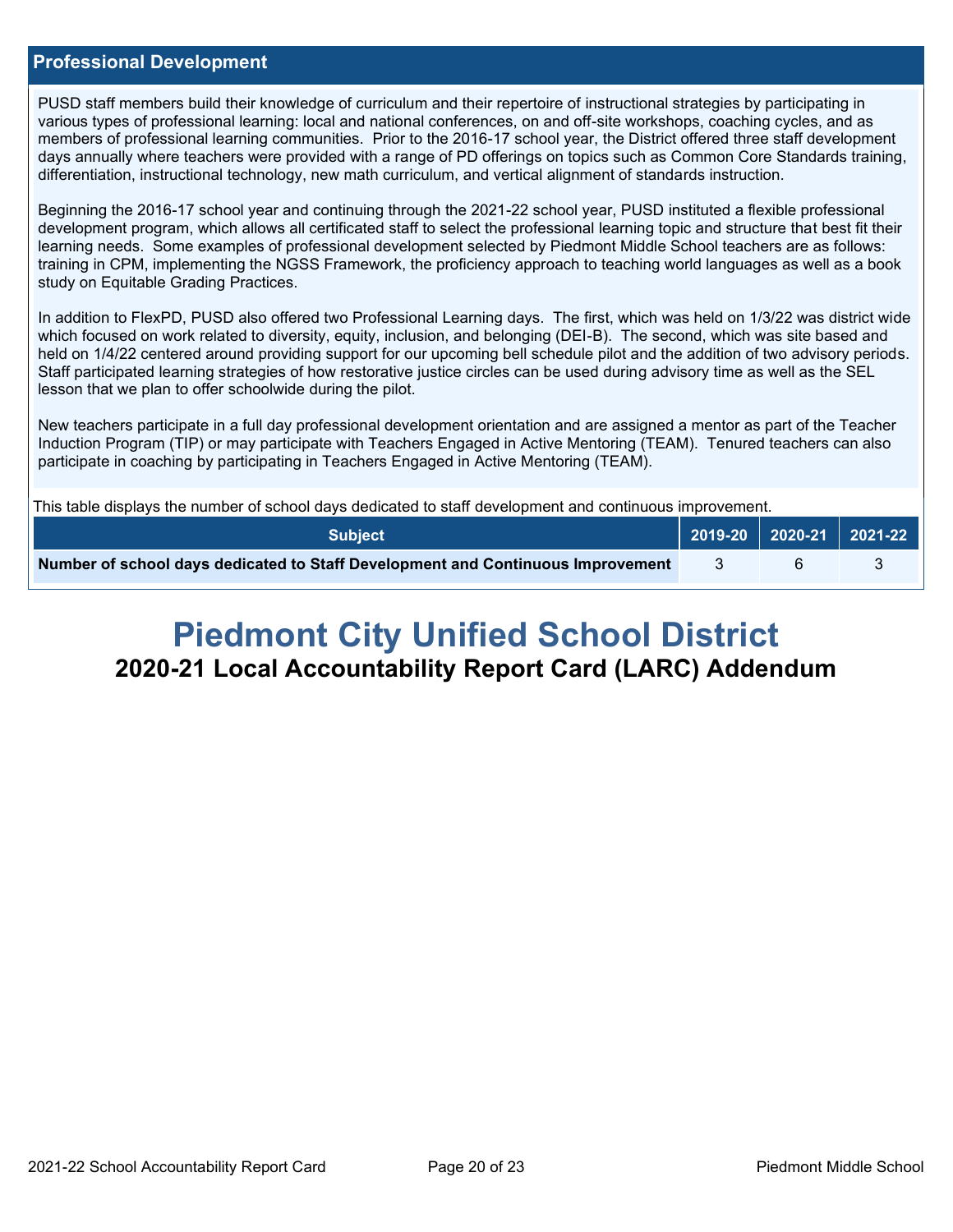## **Local Accountability Report Card (LARC) Addendum**

**2020-21 Local Accountability Report Card (LARC) Addendum Overview**



On July 14, 2021, the California State Board of Education (SBE) determined that the California Department of Education (CDE) will use the SARC as the mechanism to conduct a one-time data collection of the LEA-level aggregate test results of all school's local assessments administered during the 2020–2021 school year in order to meet the federal Every Students Succeeds Act (ESSA) reporting requirement for the Local Educational Agency Accountability Report Cards (LARCs).

Each local educational agency (LEA) is responsible for preparing and posting their annual LARC in accordance with the federal ESSA. As a courtesy, the CDE prepares and posts the LARCs on behalf of all LEAs.

Only for the 2020–2021 school year and the 2020–2021 LARCs, LEAs are required to report their aggregate local assessments test results at the LEA-level to the CDE by populating the tables below via the SARC. These data will be used to meet the LEAs' federal requirement for their LARCs. Note that it is the responsibility of the school and LEA to ensure that all student privacy and suppression rules are in place when reporting data in Tables 3 and 4 in the Addendum, as applicable.

The tables below are not part of the SBE approved 2020–2021 SARC template but rather are the mechanism by which these required data will be collected from LEAs.

For purposes of the LARC and the following tables, an LEA is defined as a school district, a county office of education, or a direct funded charter school.

| <b>2021-22 District Contact Information</b> |                                              |  |
|---------------------------------------------|----------------------------------------------|--|
| <b>District Name</b>                        | <b>Piedmont City Unified School District</b> |  |
| <b>Phone Number</b>                         | $(510) 594 - 2600$                           |  |
| Superintendent                              | Randall Booker                               |  |
| <b>Email Address</b>                        | rbooker@piedmont.k12.ca.us                   |  |
| <b>District Website Address</b>             | http://www.piedmont.k12.ca.us/               |  |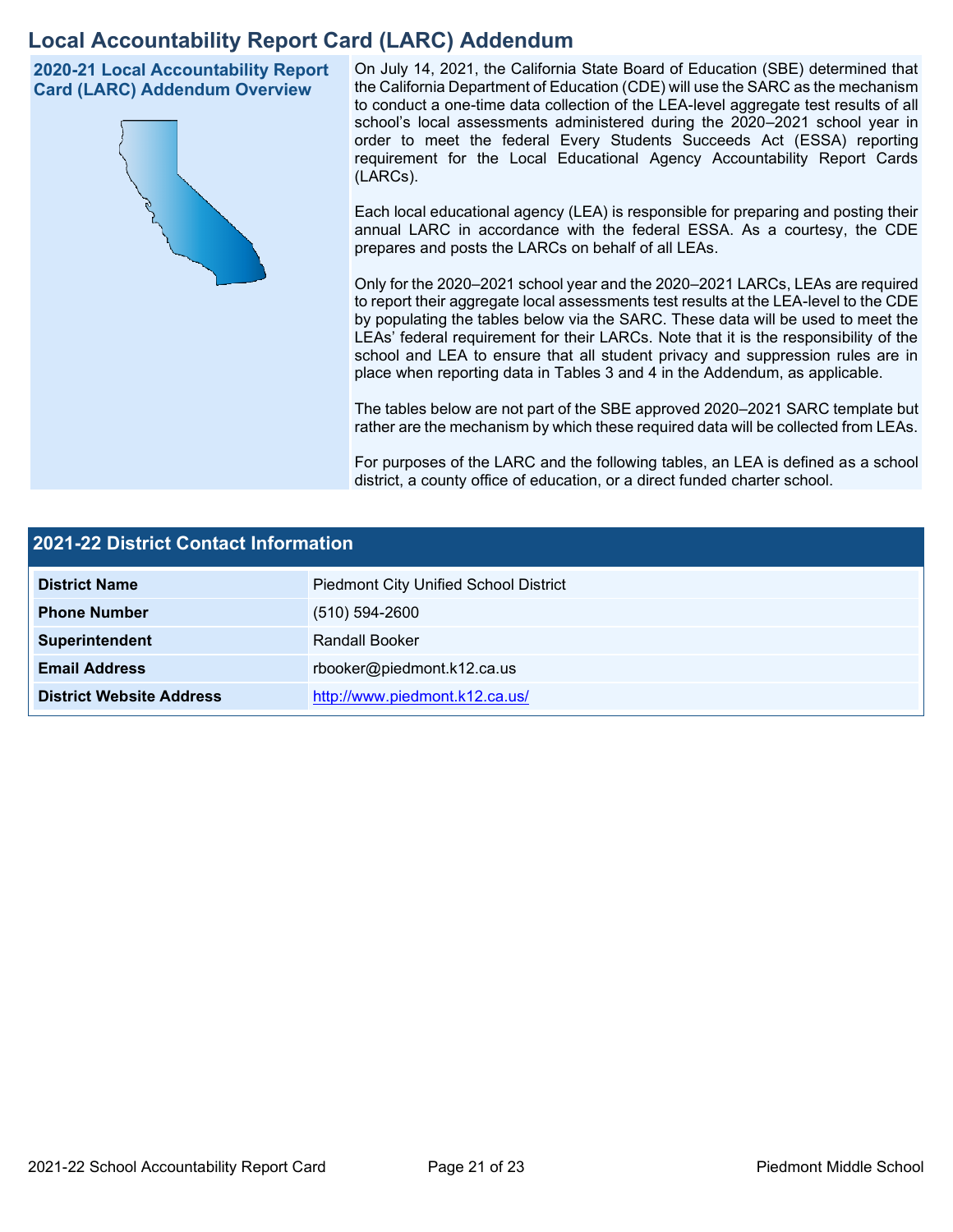## **2020-21 CAASPP Test Results in ELA by Student Group**

This table displays CAASPP test results in ELA by student group for students grades three through eight and grade eleven taking and completing a state-administered assessment. The CDE will populate this table for schools in cases where the school administered the CAASPP assessment. In cases where the school administered a local assessment instead of CAASPP, the CDE will populate this table with "NT" values, meaning this school did not test students using the CAASPP. See the local assessment(s) table for more information.

| <b>CAASPP</b><br><b>Student Groups</b>               | <b>CAASPP</b><br><b>Total</b><br><b>Enrollment</b> | <b>CAASPP</b><br><b>Number</b><br><b>Tested</b> | <b>CAASPP</b><br><b>Percent</b><br><b>Tested</b> | <b>CAASPP</b><br><b>Percent</b><br><b>Not Tested</b> | <b>CAASPP</b><br><b>Percent</b><br><b>Met or</b><br><b>Exceeded</b> |
|------------------------------------------------------|----------------------------------------------------|-------------------------------------------------|--------------------------------------------------|------------------------------------------------------|---------------------------------------------------------------------|
| <b>All Students</b>                                  | 1334                                               | 1171                                            | 87.78                                            | 12.22                                                | 84.88                                                               |
| <b>Female</b>                                        | 628                                                | 550                                             | 87.58                                            | 12.42                                                | 87.09                                                               |
| <b>Male</b>                                          | 706                                                | 621                                             | 87.96                                            | 12.04                                                | 82.93                                                               |
| American Indian or Alaska Native                     | $\mathbf 0$                                        | $\mathbf 0$                                     | $\mathbf 0$                                      | $\mathbf 0$                                          | $\mathbf 0$                                                         |
| <b>Asian</b>                                         | 184                                                | 175                                             | 95.11                                            | 4.89                                                 | 89.71                                                               |
| <b>Black or African American</b>                     | 16                                                 | 13                                              | 81.25                                            | 18.75                                                | 53.85                                                               |
| <b>Filipino</b>                                      | --                                                 | $\overline{\phantom{m}}$                        |                                                  | --                                                   |                                                                     |
| <b>Hispanic or Latino</b>                            | 126                                                | 115                                             | 91.27                                            | 8.73                                                 | 73.04                                                               |
| <b>Native Hawaiian or Pacific Islander</b>           | $\Omega$                                           | $\mathbf 0$                                     | 0                                                | $\overline{0}$                                       | $\mathbf 0$                                                         |
| <b>Two or More Races</b>                             | 267                                                | 241                                             | 90.26                                            | 9.74                                                 | 86.72                                                               |
| <b>White</b>                                         | 738                                                | 624                                             | 84.55                                            | 15.45                                                | 85.74                                                               |
| <b>English Learners</b>                              | --                                                 | $\overline{\phantom{m}}$                        | --                                               |                                                      |                                                                     |
| <b>Foster Youth</b>                                  | $\Omega$                                           | $\mathbf 0$                                     | $\mathbf{0}$                                     | $\Omega$                                             | 0                                                                   |
| <b>Homeless</b>                                      | --                                                 | $\overline{\phantom{m}}$                        | --                                               | $\overline{\phantom{a}}$                             | --                                                                  |
| <b>Military</b>                                      | 0                                                  | $\pmb{0}$                                       | 0                                                | 0                                                    | 0                                                                   |
| <b>Socioeconomically Disadvantaged</b>               | 18                                                 | 14                                              | 77.78                                            | 22.22                                                | 28.57                                                               |
| <b>Students Receiving Migrant Education Services</b> | $\Omega$                                           | $\mathbf 0$                                     | 0                                                | $\mathbf 0$                                          | $\mathbf 0$                                                         |
| <b>Students with Disabilities</b>                    | 201                                                | 157                                             | 78.11                                            | 21.89                                                | 56.05                                                               |